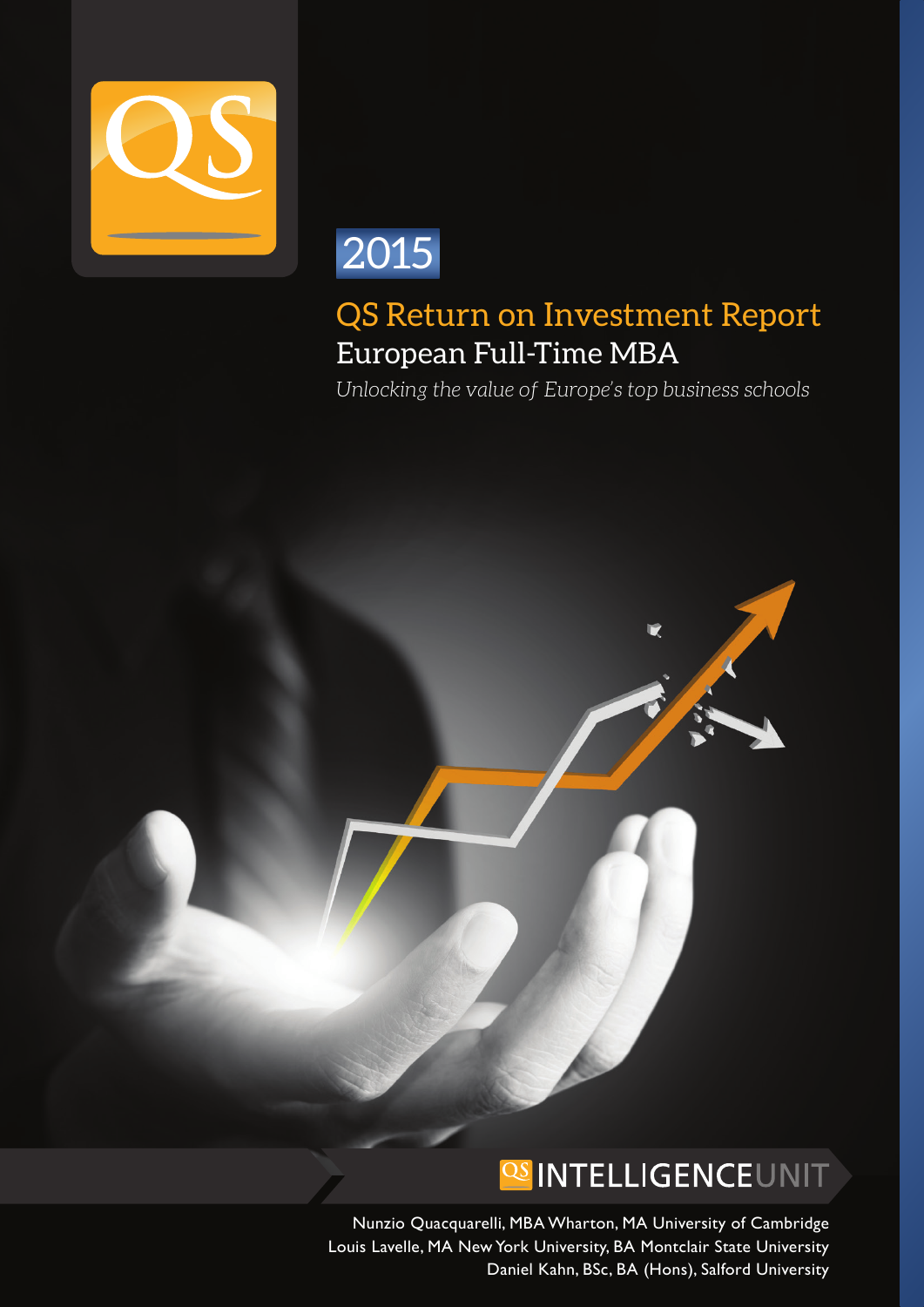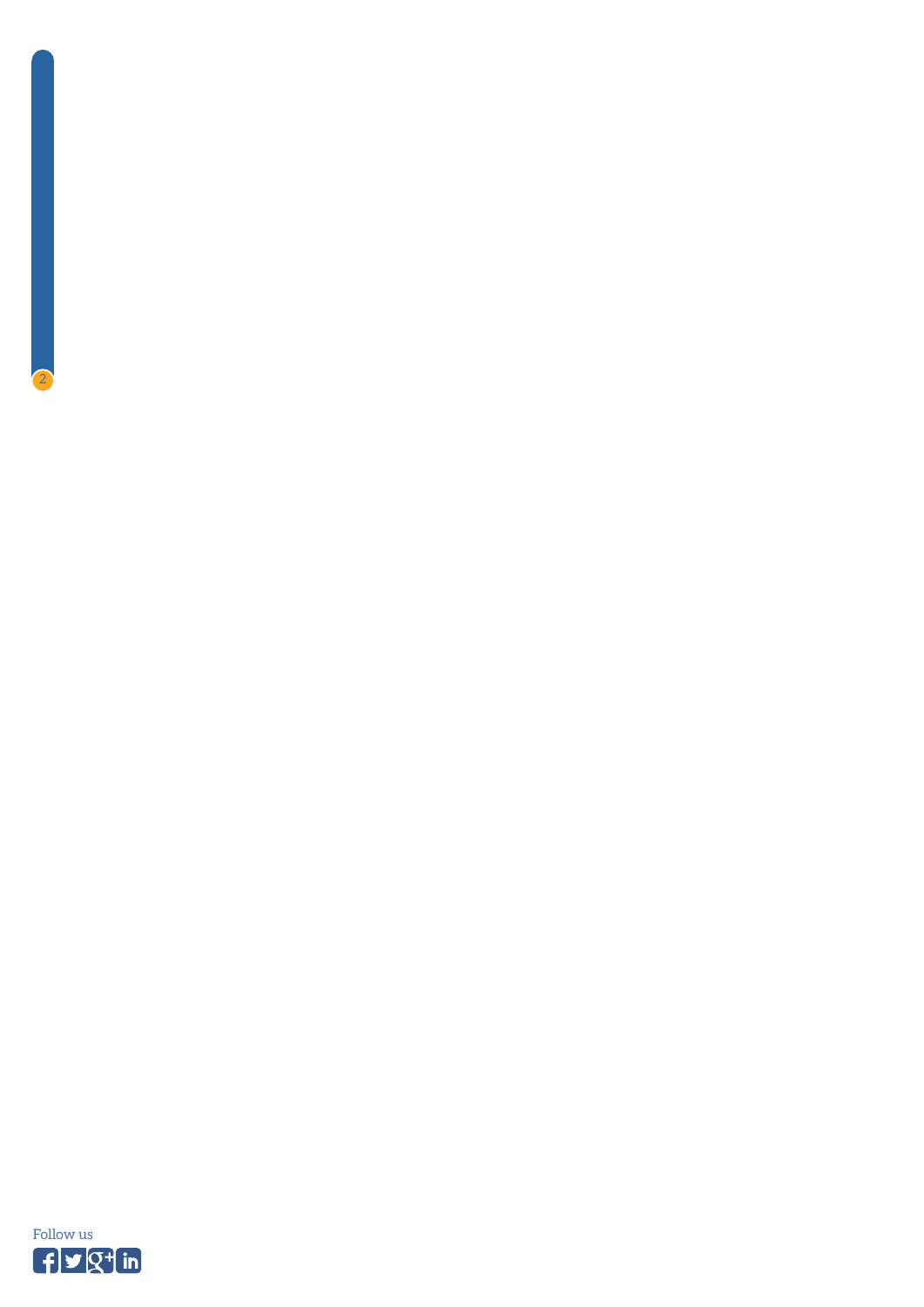# **Contents**

| 1.0. Introduction                                   | 5              |
|-----------------------------------------------------|----------------|
| 2.0 Fast Facts                                      | 6              |
| 3.0 Methodology                                     | $\overline{7}$ |
| 4.0 Full-Time MBA-The Employer Value                | 10             |
| 4.1. Salary Uplift                                  | 11             |
| 4.2. Percentage Employed on Graduation              | 12             |
| 4.3. Fostering Entrepreneurship                     | 13             |
| 5.0. MBA Tuition Costs                              | 14             |
| 6.0. MBA vs. Specialized Master's Degrees           | 15             |
| 6.1. Comparing Salaries by Country and Industry     | 16             |
| 6.2. Comparing the MBA & Master's Value Proposition | 17             |
| 7.0. Full Time MBA Return on Investment in Europe   | 20             |
| 7.1. Payback period                                 | 20             |
| 7.2. 10 Year ROI                                    | 22             |
| 7.3.20 Year ROI                                     | 23             |
| 7.4. Table of Return on Investment                  | 24             |
| 8.0. Conclusion                                     | 25             |

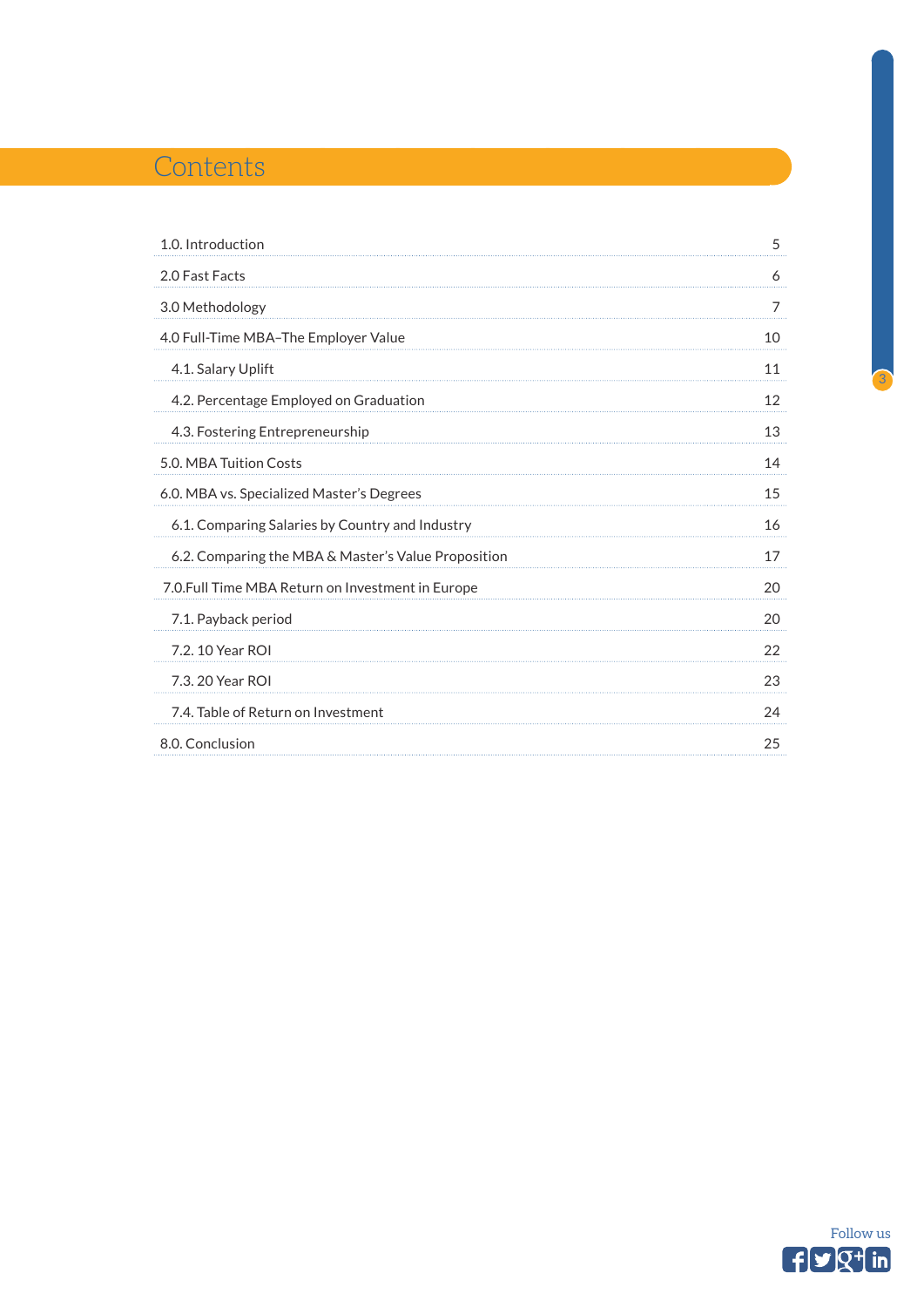# About the Contributors

Editor-in-chief: Nunzio Quacquarelli is founder and managing director of QS Quacquarelli Symonds Ltd, publishers of TopMBA.com and organizers of QS World MBA Tour. He has an MA from the University of Cambridge and an MBA from the Wharton School. He lives and works in London.

Editor: Louis Lavelle is the editor-in-chief of TopMBA.com. His 35-year career in journalism includes eight years as the business schools editor at Bloomberg Businessweek, where he co-led the team that won two National Magazine Awards. He is also the author of The Best B-Schools (McGraw-Hill Professional, 2008). Lavelle has an MA from New York University and a BA from Montclair State University. He lives and works in New York City.

Analyst: Daniel Kahn is a researcher with QS Quacquarelli Symonds Ltd, and heads up the data collection team for the QS Return on Investment Report European Full-Time MBA. He has travelled extensively to attend QS admissions events giving him broad knowledge of the MBA world. Before joining QS he worked for the telecommunications company, Alcatel. He lives and works in Paris.

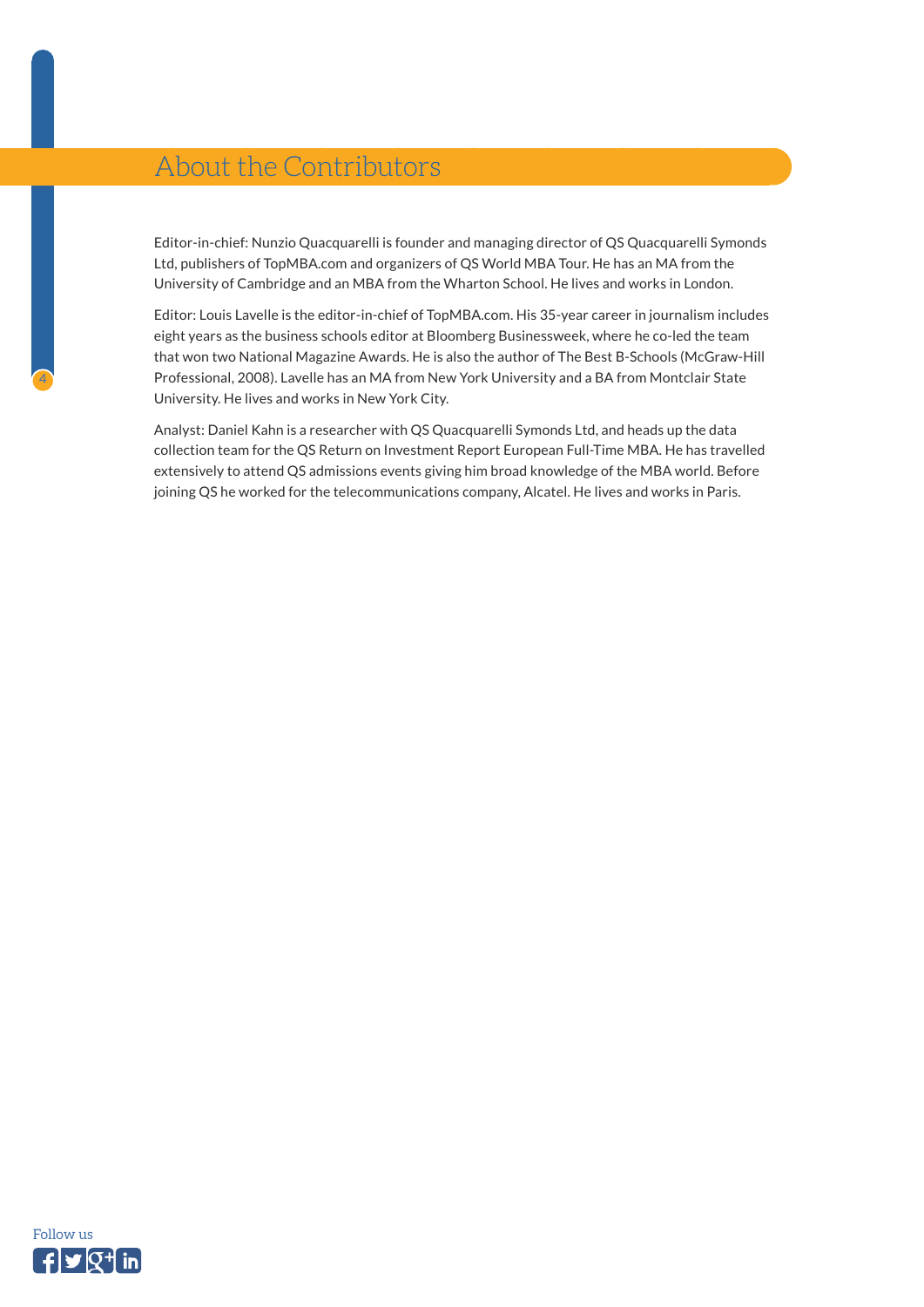# <span id="page-4-0"></span>1.0. Introduction

## Why an MBA ROI Report?

At no point in the long history of the MBA degree has the value of the qualification been simultaneously more questioned, and yet more difficult to ascertain. Extensive QS applicant research shows that, in response to the economic uncertainty that has characterized the European economy of recent years, there is a growing desire among prospective MBAs to be able to estimate the return they can expect on their business school investment and to have a clearer view of placement results across schools.

This report is an attempt to help applicants better understand the value of the full-time MBA degree, as well as differences in ROI across countries, the differences between individual schools and also the differences between the full-time MBA and other specialist business master's.

This is a pilot report covering European business schools. Other regions will follow and the methodology will evolve over time as we collect feedback from schools and MBA students.

### What we found?

The full-time MBA in Europe is delivering remarkably strong returns for MBA graduates. The value of the traditional full-time MBA, even in a slow growth economy like Europe, is holding its own amid intense competition from specialized master's programs and a splintering of the MBA market into multiple formats including online, part-time, executive, and accelerated programs.

In fact, employment rates and salaries for MBA graduates are much higher than those for graduates of other master's programs, reflecting the value employers place on both the degree and the work experience MBA graduates bring.

### Why QS?

For the last 25 years, QS has annually conducted a Global Employer Survey. It is the largest and most comprehensive employer survey of its kind with over 33,000 respondents contributing to our 2014/15 reports. Amongst these, over 3,500 declared themselves to be MBA employers, providing QS with unique insight into the recruitment demand and salaries being offered to MBAs. This data, along with extensive data collected directly from business schools, provides QS with the unique ability to evaluate current business school placement results and project them forward – the key to an informed estimate of ROI.

In the pages that follow, you'll find a great deal of information on 46 top business schools around Europe that responded to our request for information. QS has chosen to publish tables without an overall ranking, as the specific rank order varies significantly depending on whether the unit of measurement is; payback period, 10 year return on investment, 20 year return on investment, or salary uplift on graduation. So we have chosen to present all these measures and allow the reader to decide which metric matters most.

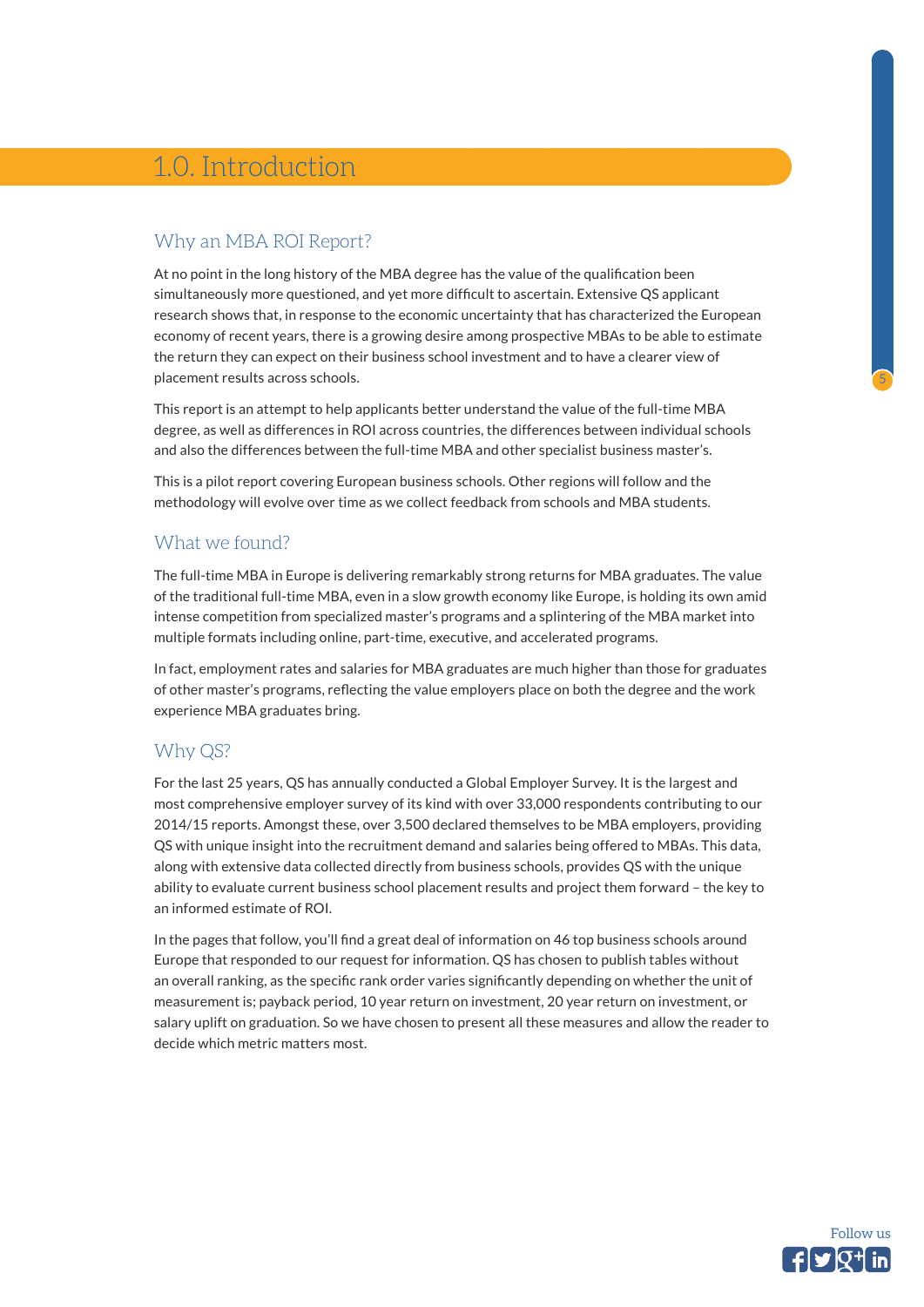# <span id="page-5-0"></span>2.0 Fast Facts

 $\odot$  Employers value the full-time MBA more than any other postgraduate business qualification. The average salary for a European MBA graduate is \$91,586 compared to \$45,500 for a master's graduate. The average MBA salaries for MBAs in financial services & banking is \$95,050, compared to a master's graduate's \$53,127, while the average MBA salary for MBAs in consulting & professional services is \$88,250, compared to an average master's salary of \$47,228.

*Julie Coffman, Chair of Bain & Company Global Women's leadership Council says "We are going to be hiring north of 400 MBA this year. We've got to hire talent to keep up with our growth and so we expect to a have a gangbuster recruiting year."*

- $\odot$  Europe, with its preponderance of one-year degrees and high salaries, boasts the world's highest 10 year MBA ROI. The average ROI among European programs is \$0.67 million over 10 years. At the 20-year mark, the average ROI of European MBAs is \$2.9 million.
- $\odot$  The health of the FT MBA in Europe is further emphasized by the fact that on average 85% of FT MBA graduates have a job within three months of graduation, with the majority of international graduates meeting the visa requirements to be able to stay and work in the region.
- ~ In all, 20 business schools in Europe enjoyed 20-year ROIs of \$3 million or more: IE, IESE, ESADE and ESIC in Spain; INSEAD, HEC Paris and EDHEC in France; IMD and St. Gallen in Switzerland; Cambridge, Cranfield, Imperial, London Business School, Oxford and Warwick in the UK; Copenhagen Business School in Denmark; Mannheim and WHU in Germany; SDA Bocconi in Italy, and RSM in the Netherlands.
- $\odot$  MBA graduates in Europe, on average, can recoup their business school investment in just 30 months. At some European schools, graduates start earning a return on their investment in 20 months or less: ESIC (15), Bath (16), Edinburgh (17) Strathclyde (17), Mannheim (19), Durham (20).
- ~ The salary uplift in Europe averaged 85% from a pre-MBA average salary of \$50,226, increasing to \$91,586. Among MBA graduates in Europe, 12 business schools reported post-MBA salary uplift in excess of 90%. The highest salary uplift was reported by Vlerick (155%), followed by St. Gallen (150%), the University of Edinburgh (146%), ESMT (145%), European University (138%), HHL Leipzig (127%), MIB (114%), HEC Paris (112%), Durham (111%), Bath (110%), EMLYON (110%), London Business School (107%).
- ~ Program fees in Europe average \$49,413. Switzerland has average program fees of \$63,531, compared to \$57,756 in Spain, \$51,001 in France, \$49,843 in the UK, and \$42,537 in Germany.

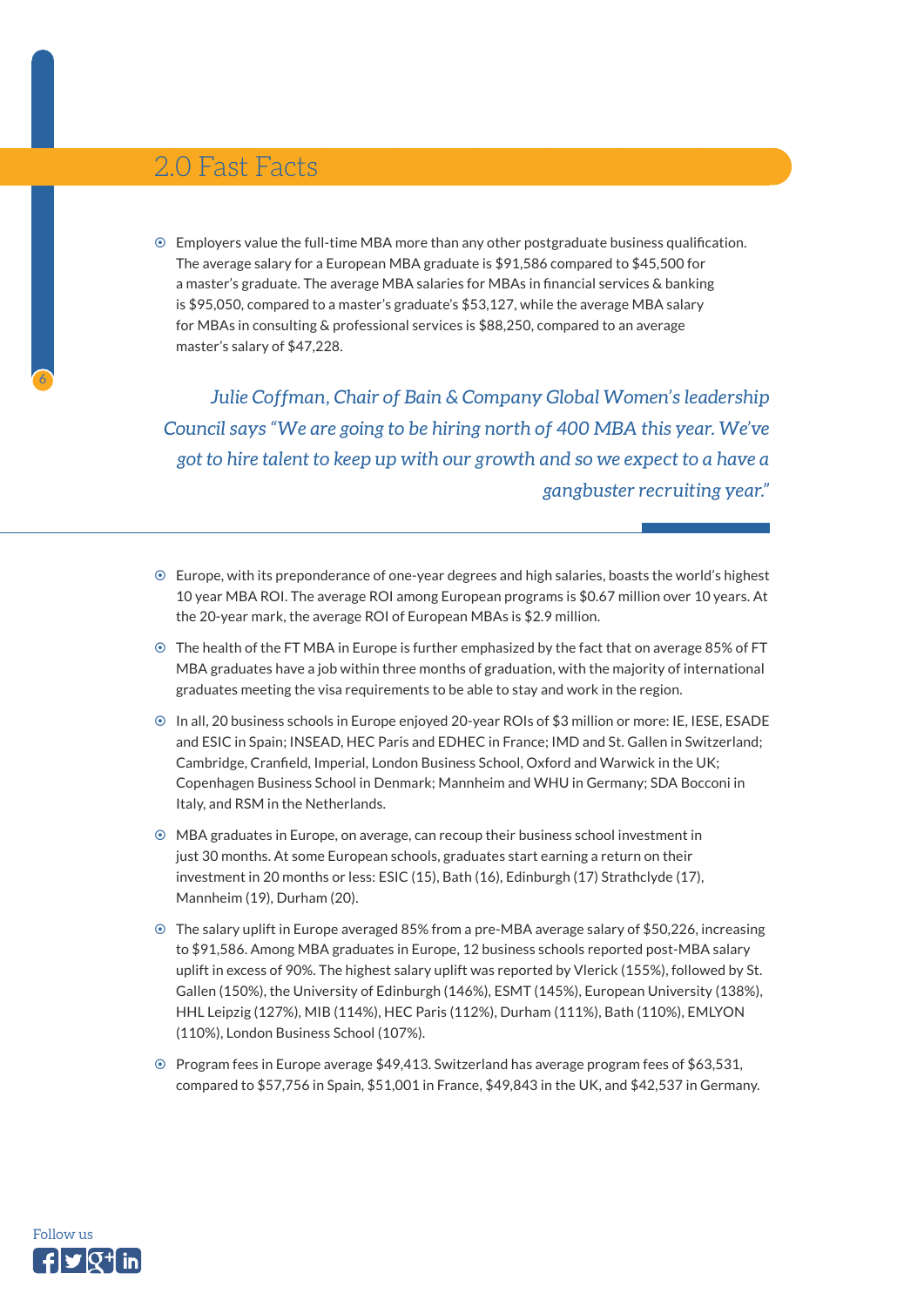# <span id="page-6-0"></span>3.0 Methodology

All methodologies that measure 'return on investment' or ROI do so by first calculating the investment, then determining the return. If you invest \$100 in a stock on Jan. 1 and the stock is worth \$105 by Dec. 31, after paying a \$3 dividend, the return is easy to calculate – the year-end value of the stock plus dividend, minus the original investment. In this case, the oneyear ROI was \$8, or 8%.

Calculating return on investment for graduate business education is much more complex, requiring a number of assumptions about the future that may or may not turn out to be true. The results are only as good as the assumptions and the data used in the calculations. One method used by many media organizations is to calculate how long it would take a graduate to recoup his or her investment. In such simplified models, which ignore inflation and other variables, if the tuition fees for a two-year MBA program are \$100,000, and students have a pre-MBA salary of \$50,000 a year, the total investment is \$200,000. If graduates increase their salary by an average of \$50,000 a year, it will take the typical student four years after graduation to recoup the \$200,000 investment.

QS has sought to produce a more sophisticated and rigorous measure of return on investment. We have also sought to take a longer-term perspective–a typical MBA graduate will work for at least a further 20 years post-MBA and will receive a return in each year of work. So why not calculate the total return on the degree for 10, or even 20 years after graduation? That's what we set out to do for all 200 schools included in the QS Global 200 MBA rankings (QS acknowledges that the accuracy of the ROI estimate diminishes the longer the time period, but we believe there is valuable insight in providing this 'lifetime' perspective).

Starting with the list of 200 schools, and the data we collected for the Global 200 rankings, we eliminated those that declined to participate and those for which we lacked adequate data, narrowing the list to 46 schools in Europe, for the purpose of this European school report.

For each school, we first calculated the amount of the business school 'investment' –adding together the total cost of the MBA program with the average forgone pre-MBA salary (obtained through independent research, including our own QS TopMBA.com Applicant Survey 2014). For example, at Warwick Business School – a one-year program with a total cost of \$48,300 where incoming MBAs earn a pre-MBA average salary of \$50,700 a year, the calculation looks like this:

#### **Investment =** (pre-MBA pay x program length) + total program cost **Investment =**  $($50,700$  per year x 1 year) +  $$48,300$ **Investment =** \$99,000

For each school, we then calculated the post-MBA salary increase. Average post-MBA salaries (for class of 2013 graduates employed within three months of graduation) were obtained from the schools themselves. To eliminate outliers that might skew these numbers, we capped the salaries at 120% more than the school's pre-MBA pay. To the capped post-MBA salaries we then added our best estimate of the average annual year-end bonus. To calculate this, we relied on the average post-MBA salary reported by business schools in each of five world regions, and the average percentage of salary paid out as a year-end bonus to MBA graduates, according to our survey of global MBA employers for purposes of the QS TopMBA.com Jobs & Salary Trends 2014/15 report. Signing bonuses were not included in these calculations.

After combining each school's average post-MBA salary and average annual year-end bonus, we

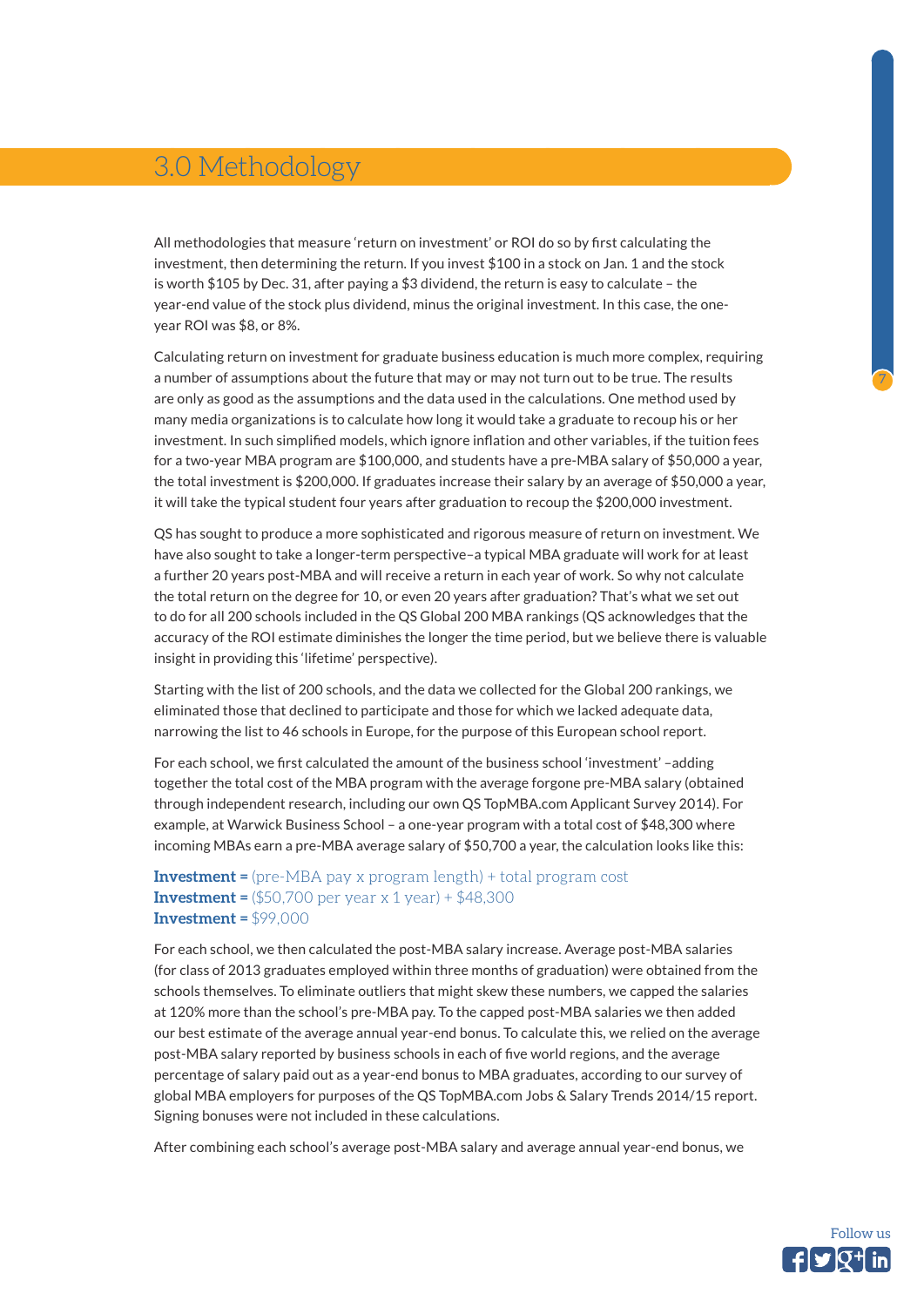subtracted the average pre-MBA salary to determine the post-MBA salary increase. This is the basic building block of the return portion of our return on investment calculation.

#### Cost Assumptions

8

- ~ Currency throughout this report, all amounts are listed in US dollars to allow ease of comparison across borders and because of the relative strength and stability of this currency as a unit of measure. Most schools provided data in US\$, but data reported by schools in a currency other than US dollars were converted using the exchange rate in effect on Jan. 1, 2014.
- ~ Living expenses have not been included (the student would have incurred these whether enrolled in an MBA program or not and evidence suggest that MBA students tend to live more frugally than they would if still in employment.
- ~ Tuition and financial aid it is assumed that all candidates paid full tuition. QS recognizes that a significant number of MBAs receive partial scholarships or financial aid, and that such aid will have a significant positive impact on both payback period and ROI.
- $\odot$  Tax has not been taken into account in these calculations.

#### Salary Assumptions

- ~ Salary inflation: For the purposes of the ROI calculation, we assumed that the average pay of non-MBAs would increase at a rate of 3% per year, while the minimum expected rate of pay increase of MBAs would be 5% (this minimum post-MBA salary inflation is based on the lower range expected by MBA employers responding to our Global MBA Employer survey).
- ~ Employer demand: Evidence suggests that a school's reputation with employers positively impacts the earning potential for graduates, so we awarded a bonus of as much as 3% per year for schools that fared well in our survey of global MBA employers for the QS Global 200 Business School Report 2014/15. Those ranking in the top five globally on the employer survey received the full 3%, while those ranked 6 to 13 received 2.9%, those ranked 14 to 21 received 2.8%, and so on.
- ~ Entrepreneurship: Research has shown that MBA graduates who go on to start their own businesses earn less in the early years than those who follow a traditional MBA career path, but are likely to earn more over their lifetime. We awarded an additional bonus of up to 3% per year to salary growth, for the first 10 years, to MBA programs where a large percentage of graduates follow the entrepreneurial path. Six schools, reporting that entrepreneurs accounted for 15 to 21% of their graduating class, received the full 3%, while schools with fewer entrepreneurs were awarded smaller bonuses. Schools reporting less than 3% of their graduating class starting their own business received zero bonus.
- $\odot$  Average period to find a job: We have assumed the average time it takes for graduates to

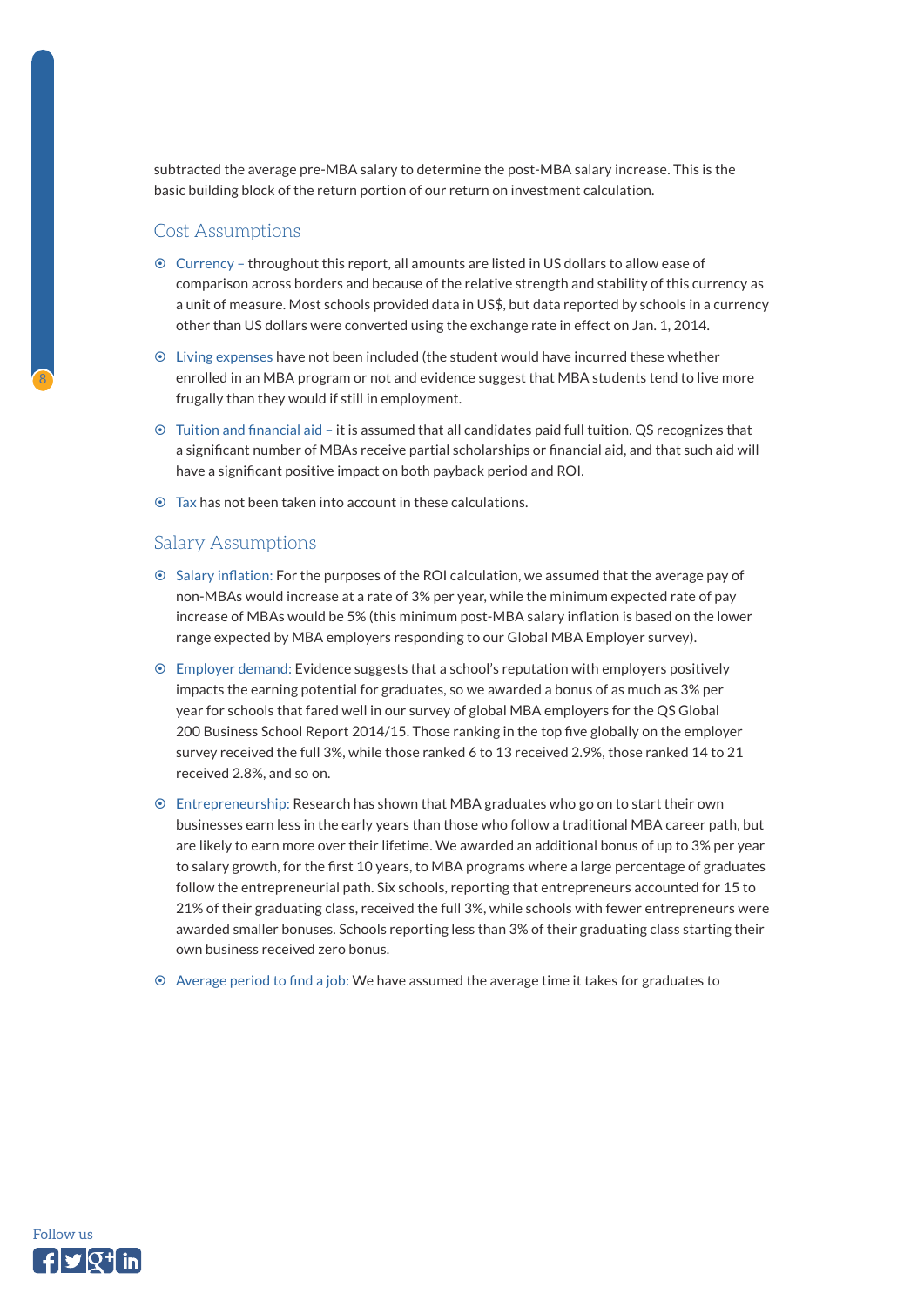find a job varies between schools as a function of the percentage employed three months after graduation. The lower the percentage of class employed 3 months after graduation, the longer it is assumed the average graduate of that school will have to wait to begin to accrue positive earnings.

~ Industry and geography of employment: QS does have data on the variation in earnings of MBA graduates by industry and by destination of employment. However, for the purpose of simplification, we have not incorporated this data in this report. It is our intention to allow candidates to calculate personal ROIs based on their intended location and industry of work. This facility will be released at a later date, to be confirmed.

#### **Outputs**

Monthly returns are then calculated. We use a net present value calculation to convert the future income stream to 2014 US dollars using a discount rate of 2%. A net present value represents how much extra an MBA graduate can expect to earn during a given time period, above and beyond what they would likely have earned without an MBA. The following outputs are derived:

- ~ 10 Year NPV the present value of incremental earnings derived from an MBA over 10 years post-graduation.
- ~ 20 year NPV the present value of incremental earnings derived from an MBA over 20 years post-graduation.
- ~ Payback Period The average number of months post-graduation, it takes a typical student to recoup their business school investment.

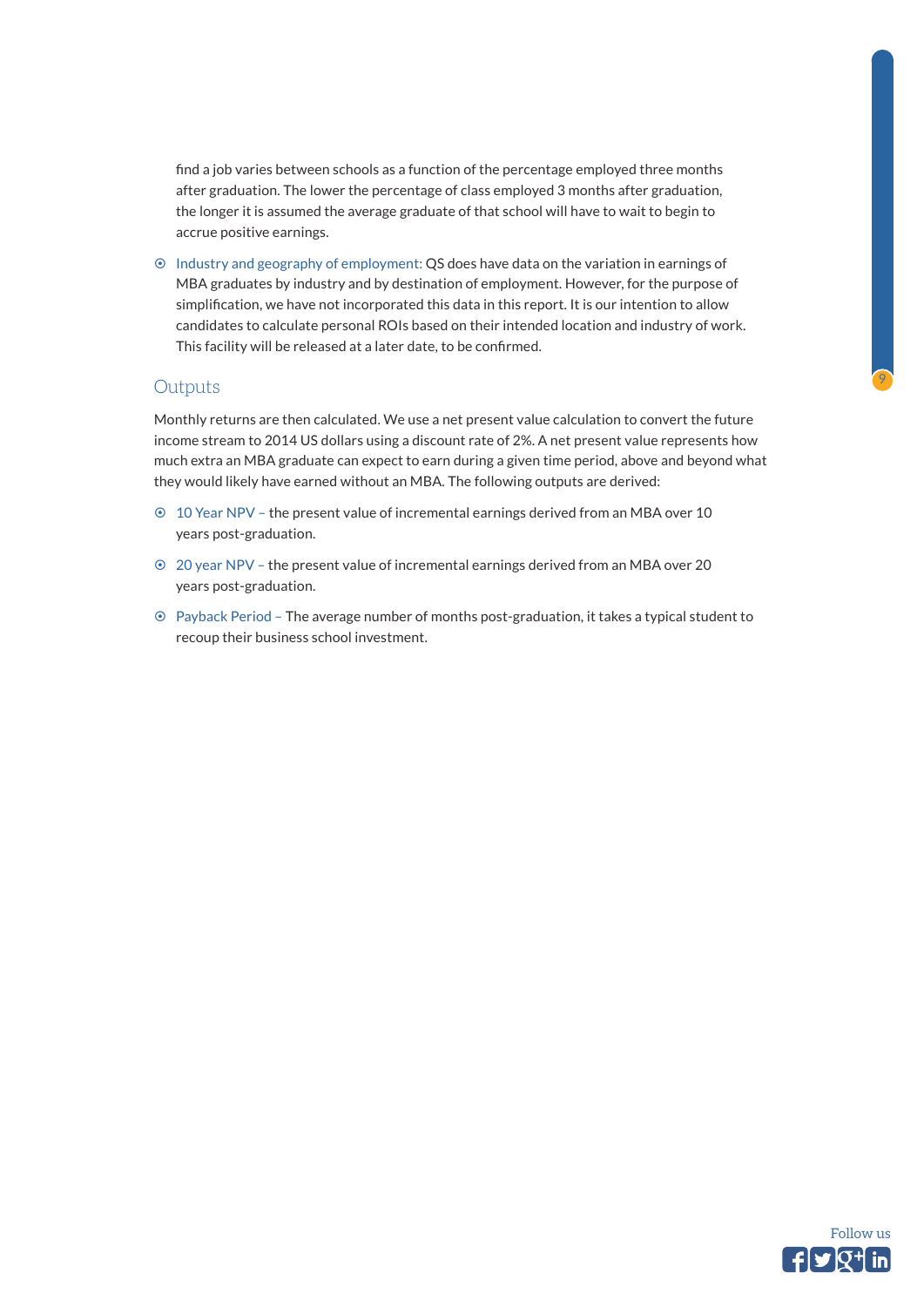# <span id="page-9-0"></span>4.0 Full-Time MBA–The Employer Value

The question of an MBA's 'employer value' is an unusual one. Unlike most other higher education credentials, even other professional degrees, where value is largely determined by the knowledge and skills acquired by the student, the MBA's value is seen by many in terms of employment outcomes: the degree is worth whatever it will fetch in the labor markets. By that narrow yardstick

*"We're recruiting our future leaders. Ultimately we are investing in the best talent we can find in the hopes that we can continue to prosper and grow."*  Julie Coffman, Bain & Co.

the MBA has been a runaway success. From 1990 to 2012, worldwide demand for MBAs grew at an average compound growth rate of 15% a year, and in the last 15 years, MBA salaries in the mature North American and Western European markets have grown by nearly 28% to \$94,135, according to the QS TopMBA.com Jobs & Salary Trends Report.

While the degree has its share of critics, few can argue that it helps graduates accelerate their careers, shift to new industries, roles, or geographic locations, and launch or run businesses. It helps non-profits take on some of the world's most intractable problems, and it helps businesses grow and adapt.

What do employers say? Julie Coffman of Bain & Co., who spearheads the firm's efforts to recruit more female MBAs, says MBAs represent the firm's talent pipeline. "We're in this for the long haul," she said. "We're recruiting our future leaders. They're going to help create our innovative breakthroughs and our offerings. They're going to keep people motivated and excited. Ultimately we are investing in the best talent we can find in the hopes that we can continue to prosper and grow."

> *"We look for MBA candidates with creativity, passion, and a healthy disregard for the impossible."*

> > Kyle Ewing, Google

Miriam Park, who heads up Amazon's MBA recruiting team, said the online retailer ramped up MBA hiring by 25% in 2014 for many of the same reasons. "We love MBAs because they're strong analytical thinkers and problem solvers," she said. "We find that MBAs thrive at Amazon because they have end-to-end ownership of projects and opportunities to solve big problems for our customers."

At Google, says Kyle Ewing, head of the tech giant's global staffing programs, "MBAs find plenty of opportunities to do cool things that matter, whether in product management, sales and finance, marketing, people operations and everything in between. While we value all levels and types of education, we look for MBA candidates with creativity, passion, and a healthy disregard for the impossible."

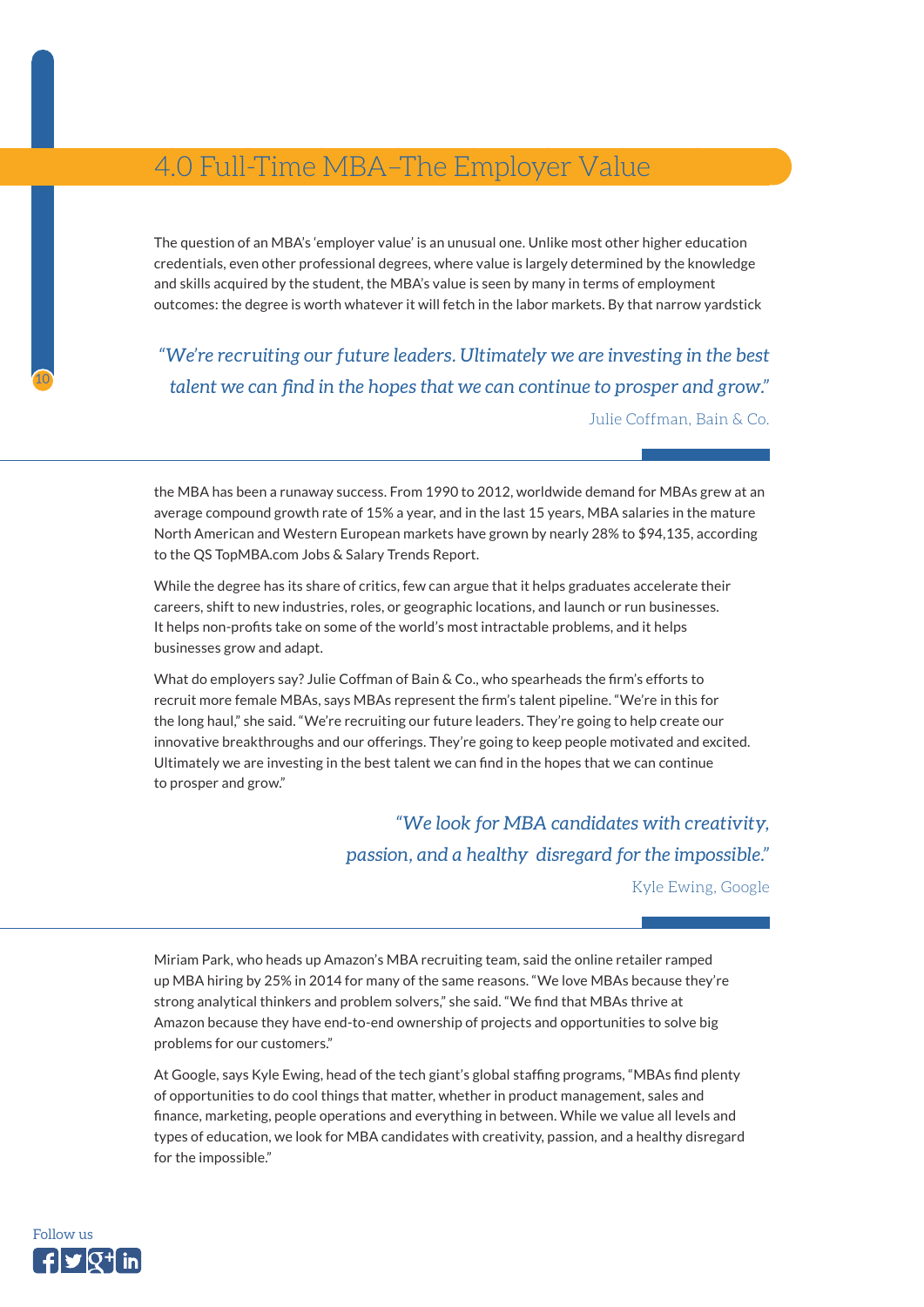### <span id="page-10-0"></span>4.1. Salary Uplift

Salary uplift is a good indicator of how employers value the MBA. As with any investment, business school students seek a financial return in the form of higher salaries and bonuses, and virtually every MBA graduate achieves that goal. For graduates of all 46 European schools in our study, the average salary increase at graduation amounted to \$45, 500, an increase of 85%.

Among MBA graduates in Europe, the highest post-MBA pay increases were found in Switzerland (\$69,433), France (\$46,704), Spain (\$42,135) and Germany (\$46,275).

Individual schools with the biggest post-MBA salary increases, in dollar terms, were:

### Salary Uplift

| Top <sub>20</sub>                       | %    |
|-----------------------------------------|------|
|                                         |      |
|                                         |      |
| <b>Vlerick Business school</b>          | 155% |
| <b>St.Gallen MBA</b>                    | 150% |
| University of Edinburgh Business School | 146% |
| <b>ESMT</b>                             | 145% |
| <b>European University</b>              | 138% |
| <b>HHL Leipzig GSM</b>                  | 127% |
| <b>MIB School of Management</b>         | 114% |
| <b>HEC Paris MBA</b>                    | 112% |
| Durham University Business School       | 111% |
| University of Bath School of Management | 110% |
| <b>EMLYON Business School</b>           | 110% |
| <b>London Business School</b>           | 107% |
| <b>SDA Bocconi School of Management</b> | 99%  |
| University of Strathclyde GSB           | 97%  |
| <b>ESIC</b>                             | 96%  |
| <b>Imperial College Business School</b> | 94%  |
| <b>Aston Business School</b>            | 88%  |
| <b>Amsterdam Business School</b>        | 87%  |
| <b>EDHEC Business School</b>            | 86%  |
| <b>IMD</b>                              | 86%  |

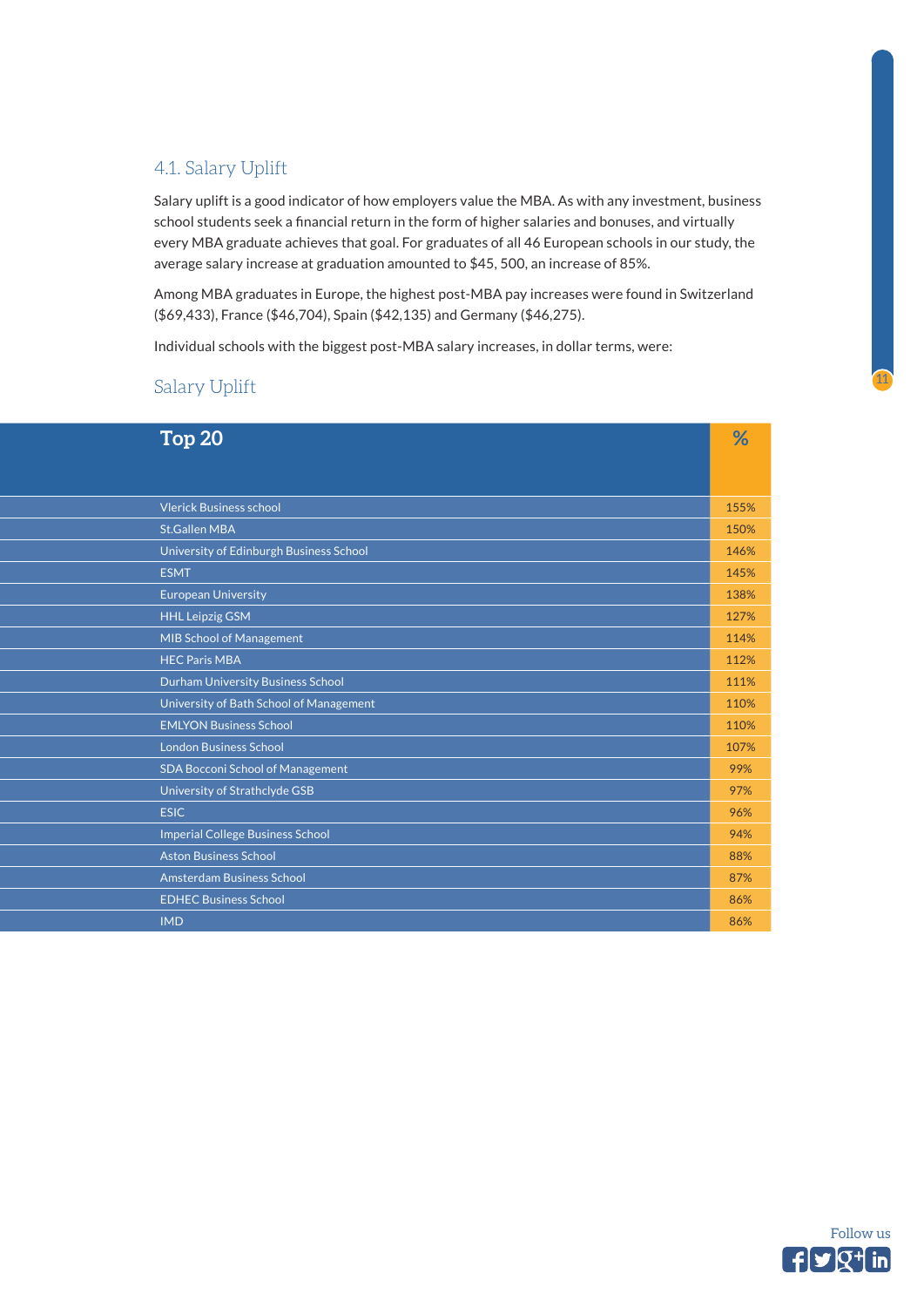### <span id="page-11-0"></span>4.2. Percentage Employed on Graduation

A crucial indicator of the value of the MBA is found in the employment statistics. The fact that 85% of European MBA graduates are employed 3 months after graduation is testament to the employability of MBA graduates. Bear in mind, typically around 45% of MBA graduates seek to change career either by function, industry or geography and this statistic becomes quite remarkable.

Urs Peyer, dean of INSEAD reports that, "between January and June 2014, over 120 companies were present at our campuses for recruitment purposes. Out of these, 36 were new….and 72 were from the corporate (non-service) sector, providing our graduates with more diverse employment opportunities than ever."

Europe has experienced seven years of sluggish growth and yet throughout this period (when youth unemployment has hit 50% in beleaguered countries like Greece), MBA placement figures have remained consistently above 80% with many schools reporting 90% plus figures throughout.

### Employed within 3 months of graduation

| Top <sub>20</sub>                               | %   |
|-------------------------------------------------|-----|
| <b>ESIC</b>                                     | 100 |
| <b>London Business School</b>                   | 95  |
| University of Bath School of Management         | 95  |
| University of Edinburgh Business School         | 95  |
| <b>Mannheim Business School</b>                 | 94  |
| University of Strathclyde GSB                   | 94  |
| <b>Henley Business School</b>                   | 94  |
| <b>UCD Michael Smurfit GBS</b>                  | 93  |
| <b>ESADE Business School</b>                    | 92  |
| <b>Grenoble GSB</b>                             | 92  |
| <b>Bradford University School of Management</b> | 92  |
| <b>IE Business School</b>                       | 91  |
| <b>IESE Business School</b>                     | 90  |
| Cambridge Judge Business School                 | 90  |
| <b>HHL Leipzig GSM</b>                          | 90  |
| <b>INSEAD</b>                                   | 89  |
| <b>EDHEC Business School</b>                    | 89  |
| <b>HEC Paris MBA</b>                            | 89  |
| Durham University Business School               | 89  |
| <b>Warwick Business School</b>                  | 89  |

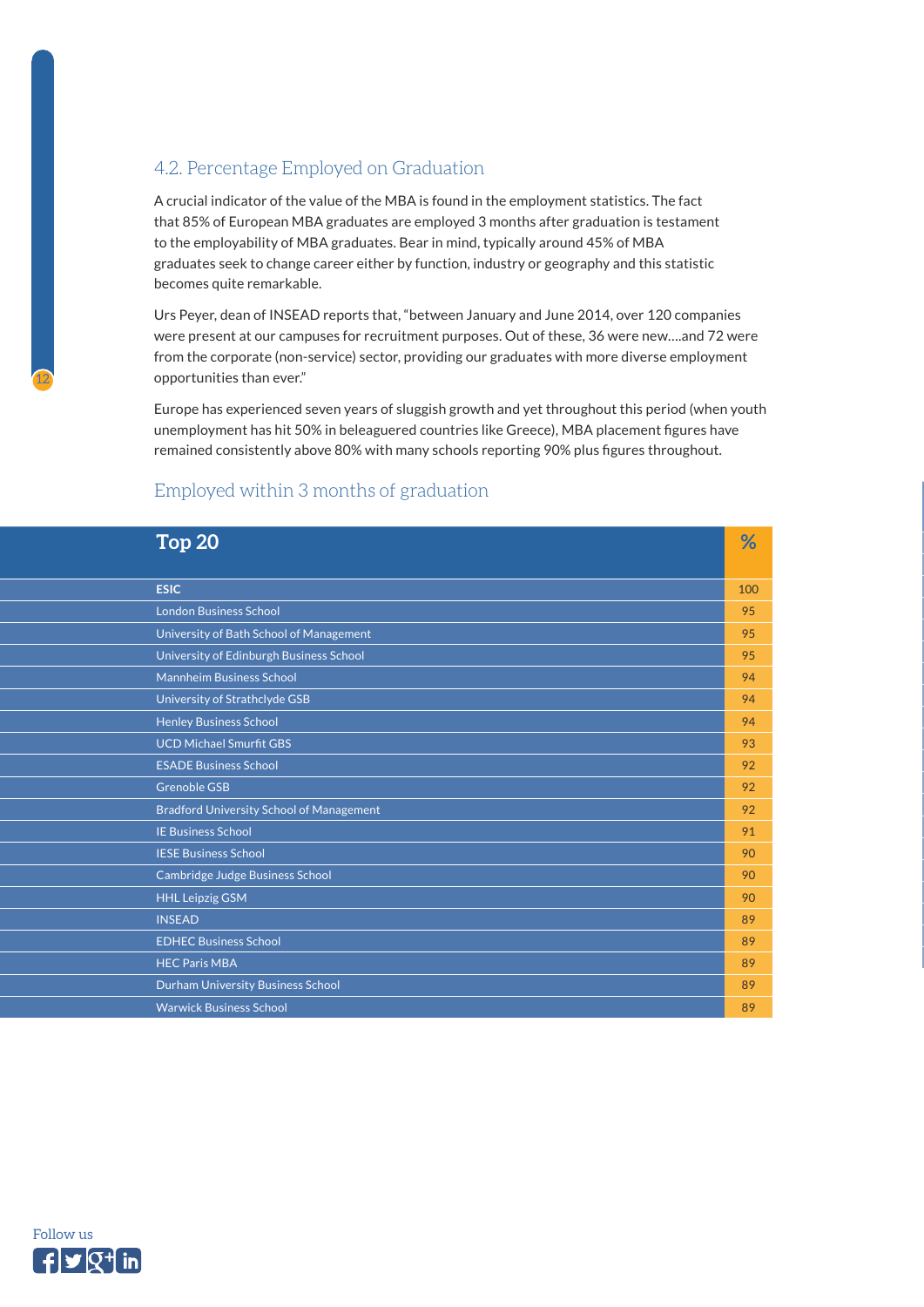### <span id="page-12-0"></span>4.3. Fostering Entrepreneurship

It would be wrong to look at the employment value of an MBA without looking at how it fosters entrepreneurship. A drive towards entrepreneurship is a key motivation for roughly 30% of people taking an MBA and there is significant research to show that graduate entrepreneurs achieve above average earnings over their lifetime. There is also significant evidence that employers favor candidates with entrepreneurial experience or values. It is beyond the scope of this study to examine this in detail, however, QS has looked at the percentage of graduates starting their own business at graduation, for most of the sample. A technology-oriented business school, EDHEC, reports the highest percentage starting their own business (17%). The UK triumvirate of Cambridge, Oxford and Imperial also report 10% or more of their classes starting out as entrepreneurs. Indeed, the UK is home to eight of the top 20 schools producing the most entrepreneurs.

### Fostering Entrepreneurship

| Top <sub>20</sub>                     | %    |
|---------------------------------------|------|
|                                       |      |
| <b>EDHEC Business School</b>          | 17.0 |
| <b>HHL Leipzig GSM</b>                | 15.0 |
| WHU Otto Beisheim GSM                 | 15.0 |
| <b>ESSEC Business School</b>          | 15.0 |
| Cambridge Judge Business School       | 13.0 |
| Imperial College Business School      | 10.0 |
| Saïd Business School                  | 10.0 |
| Rotterdam School of Management        | 10.0 |
| <b>Brunel Business School</b>         | 9.0  |
| <b>ESMT</b>                           | 8.0  |
| <b>ESIC</b>                           | 7.0  |
| <b>Grenoble GSB</b>                   | 7.0  |
| <b>St.Gallen MBA</b>                  | 6.1  |
| <b>IE Business School</b>             | 6.0  |
| <b>Warwick Business School</b>        | 6.0  |
| The Lisbon MBA                        | 6.0  |
| <b>London Business School</b>         | 5.0  |
| <b>INSEAD</b>                         | 5.0  |
| Durham University Business School     | 5.0  |
| <b>Cranfield School of Management</b> | 5.0  |

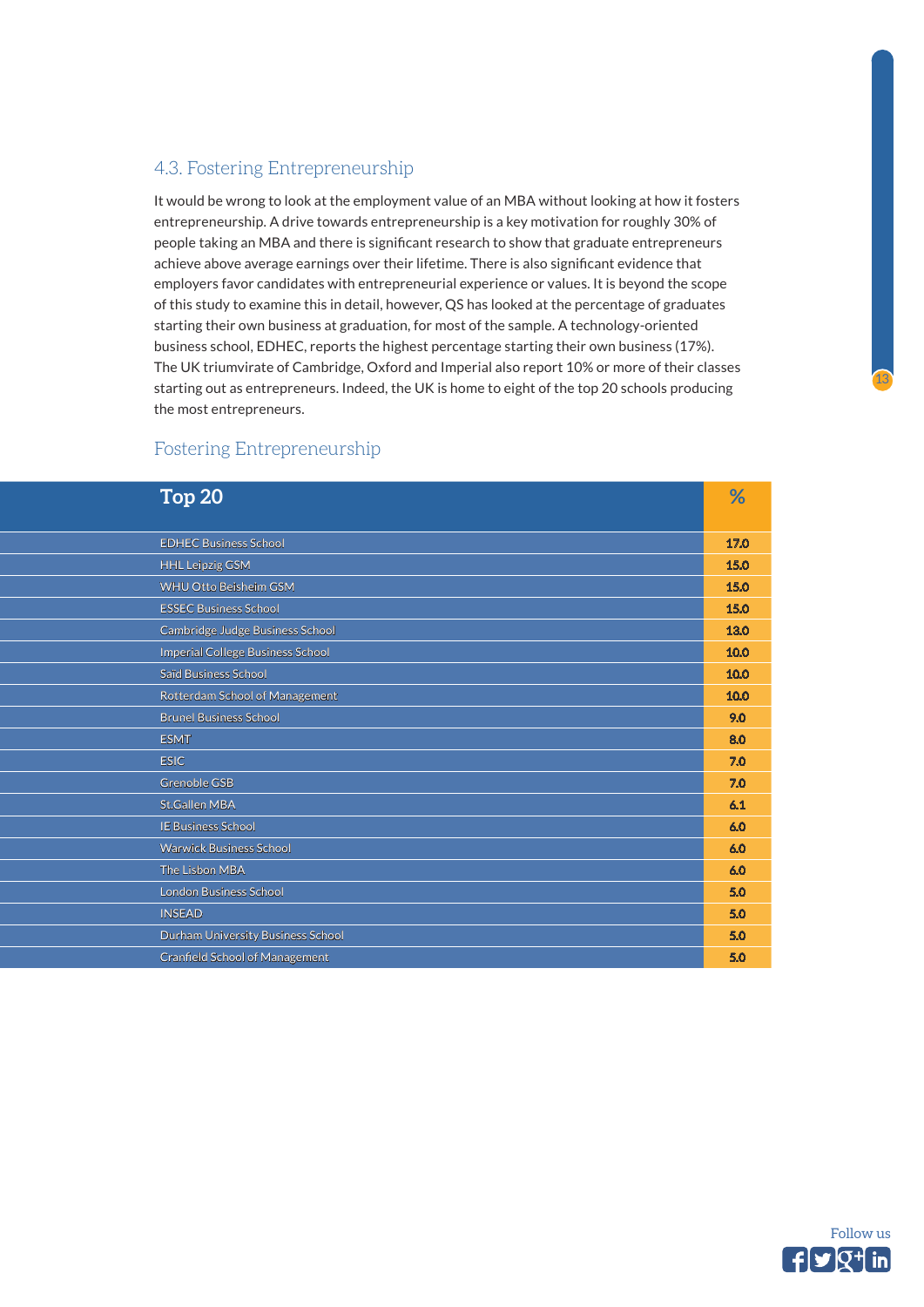# <span id="page-13-0"></span>5.0. MBA Tuition Costs

For individual students, the MBA is first and foremost an investment. For most students, the only comparable investment they've made before arriving on campus was the purchase of a house.

Shorter program length and lower program fees are a major attraction of European MBA programs. Program fees in Europe average \$49,413, while program fees in in North America average \$76,637 – 54% more than Europe.

Switzerland has average program fees of \$63,531, compared to \$57,756 in Spain, \$51,001 in France, \$49,843 in the UK, and \$42,537 in Germany. London Business School (a two-year MBA) was the most expensive school in the sample, with total tuition costs of \$94,477.

The schools with the lowest fees in our sample were:

#### Program Fees

| <b>Lowest 10</b>                  | \$     |
|-----------------------------------|--------|
|                                   |        |
| <b>CEU Business School</b>        | 14,760 |
| <b>European University</b>        | 18,600 |
| <b>Nottingham Business School</b> | 26,103 |
| <b>Aston Business School</b>      | 27,797 |
| <b>Grenoble GSB</b>               | 28,485 |
| <b>Brunel Business School</b>     | 28,875 |
| <b>ESIC</b>                       | 32,672 |
| <b>MIB School of Management</b>   | 34,000 |
| MIP Politecnico di Milano         | 35,474 |
| <b>ESMT</b>                       | 36,500 |

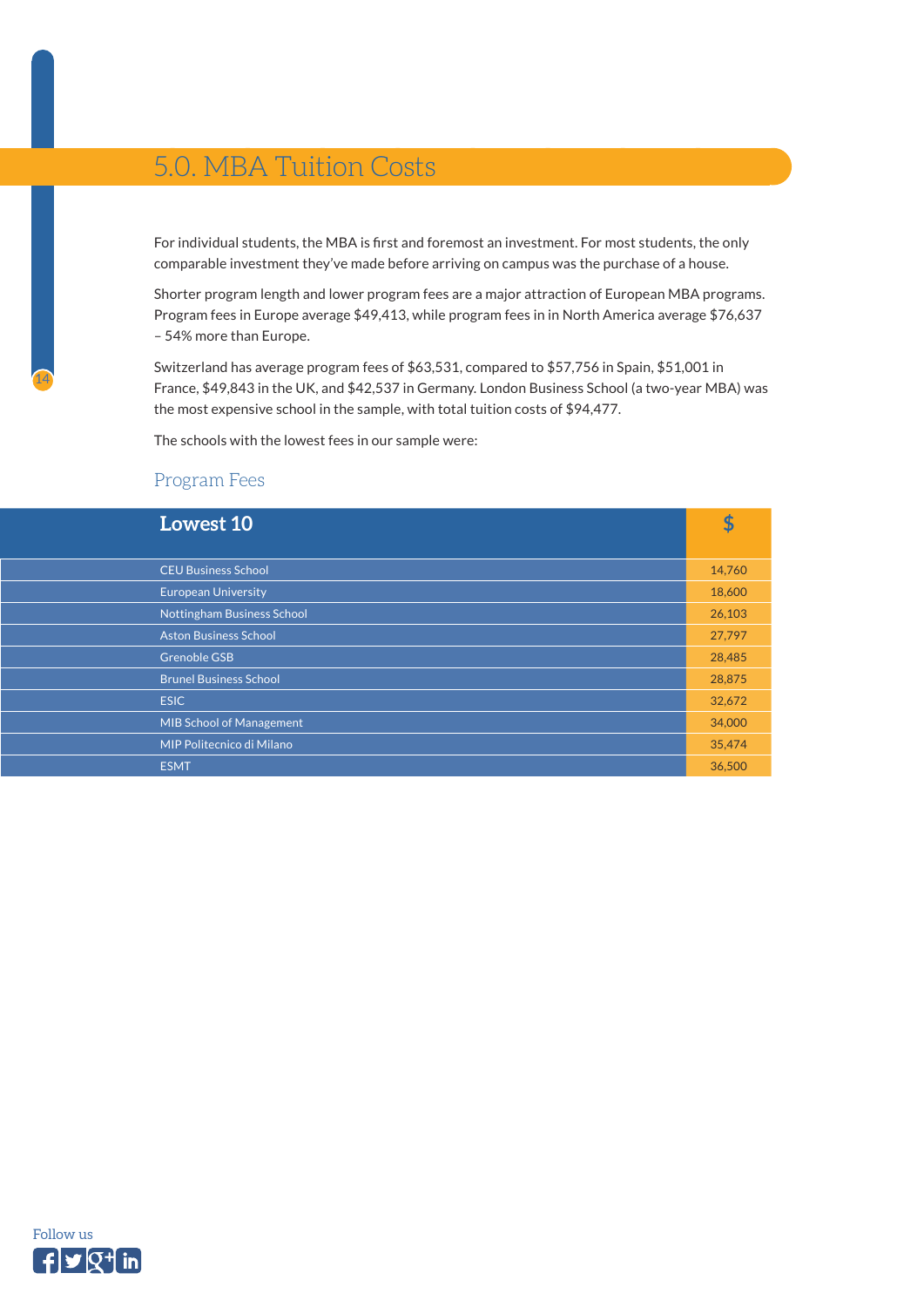15

# <span id="page-14-0"></span>6.0. MBA vs. Specialized Master's Degrees Comparing Salaries & More

The choices that confront a graduate business applicant these days are far more complex, and far more daunting, than they were just a few short years ago: full-time or part-time, executive, or online? Domestic or international? Which country? Which school? Which specialization? How to pay for it all?

Today, in addition to those concerns, many applicants are not limiting themselves to the MBA, but are considering instead specialized master's degrees – programs, frequently half the length of the traditional two-year MBA, designed specifically for younger applicants with little or no work experience seeking training in any number of disciplines from finance and accounting to marketing, management, risk management, business analytics and more.

These programs are becoming increasingly popular, especially in Europe and North America, where enrollment growth for specialized master's programs is outstripping that for traditional MBA programs. The Association to Advance Collegiate Schools of Business (AACSB), which accredits business schools, compared a controlled set of accredited schools that answered its surveys in 2008-09 and 2013-14, and found that worldwide enrollment growth in specialized master's programs is up 42.6%, compared to 0.7% for MBA programs in all formats. Specialized master's enrollment is up 17.8% in Asia compared to 5.3% for MBA enrollment, and 43.2% in Europe compared to 18.9%. In North America, specialized master's enrollment increased by 49.5% for the five-year period, while MBA enrollment declined by 5.4%.

According to the Graduate Management Admission Council, which publishes the GMAT business school entrance test, only 37% of one-year MBA programs worldwide reported an increase in applications for 2014, compared to 48% for the Master of Accounting, 55% for the Master of Information Technology, 58% for the Master of Management, and 65% for the Master of Marketing & Communication.

There is some evidence in Europe that full-time MBA programs are also losing out to part-time, executive, and specialist master's alternatives. In 2014, attendance by prospective applicants at QS World MBA Tour events in Europe, interested in full-time MBA programs, was down from a year earlier in; Madrid (21.9%), Rome (14.1%), Athens (11.6%), Frankfurt (6.8%), and Milan (6.5%). By contrast, the percentage of candidates in North America and Latin America expressing an interest in full-time MBA programs saw increases in almost all cities visited.

The increase in applications to specialized master's degrees reflects a growing demand for postgraduate education in general, as well as for an alternative to seeking full-time employment immediately after graduation. The value proposition of the full-time MBA, which has far more potential for increasing lifetime earnings, does require some years of work experience (typically two years minimum) and so many graduates are faced with a choice – invest in a specialist master's today, or get a job and wait for to take an MBA in a few years, or plan to do both a master's and an MBA.

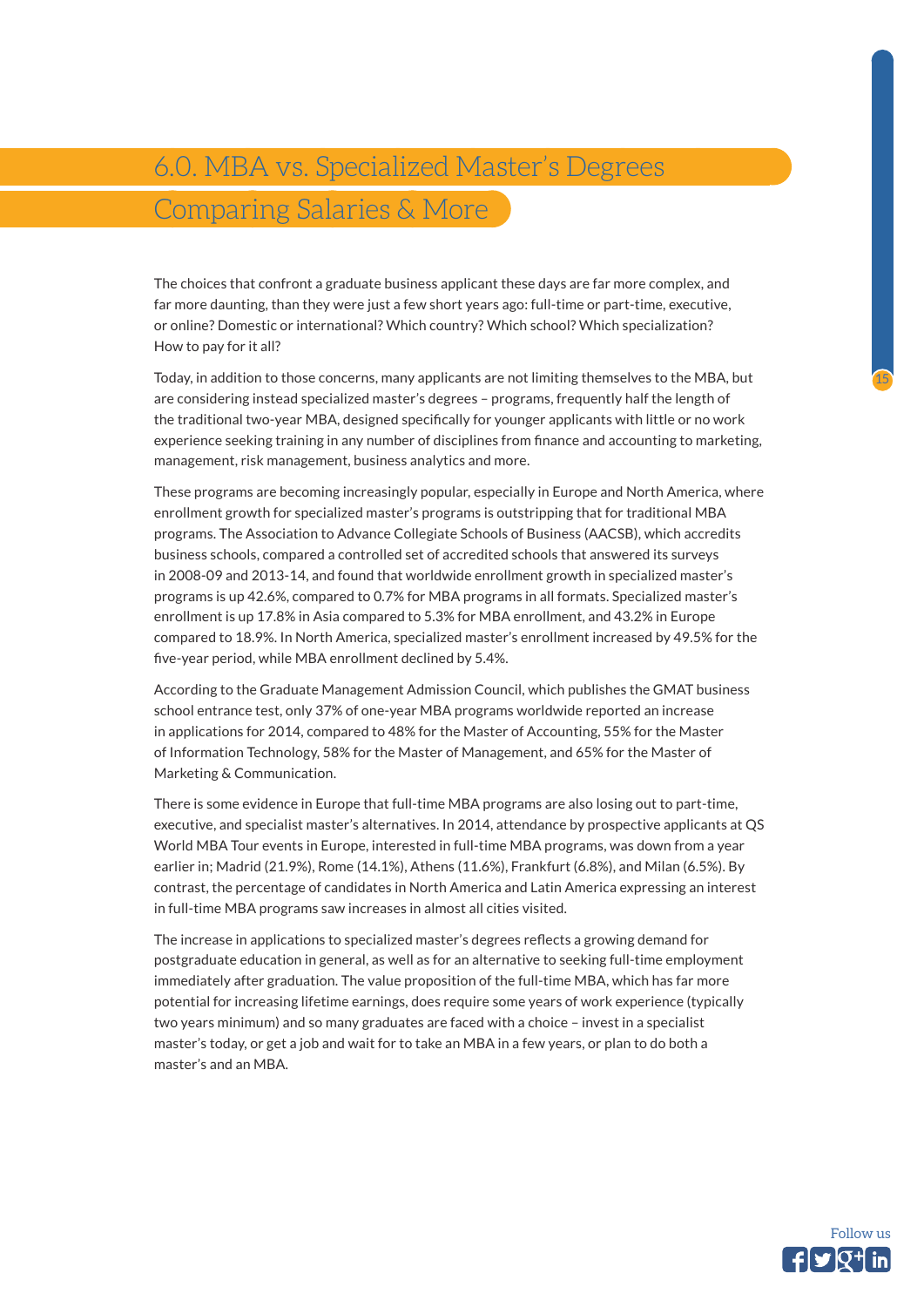<span id="page-15-0"></span>To simplify this choice, one can say that specialized degrees will prepare graduates for technical roles or specific functions but tend not to develop a breadth of skills. The MBA prepares graduates for positions in senior management by cultivating both technical and soft skills, building on the maturity of the candidates.

Since MBAs have far more work experience by the time they graduate, MBA salaries at graduation are considerably higher. According to QS TopMBA.com Jobs & Salary Trends Report, MBAs earn a mean annual salary of \$91,000 in Europe and \$97,000 in the US (very similar to figures reported by GMAC). By comparison GMAC reports that specialized master's graduates earn between \$52,000 and \$57,000 in Europe and between \$63,000 and \$73,000 in the US. While either type of degree will result in a salary increase, choosing a specialized master's degree straight out of college results in a smaller increase for a longer period of time, while an MBA taken a few years later results in a much larger increase over a shorter time period.

The following tables show the salary premium that MBA graduates achieve over those with specialized master's degrees.

### 6.1. Comparing Salaries by Country and Industry

### MBA and Specialized Master's Salaries, 2011-2014

| <b>Region</b>         | 2011     | 2012     | 2013     | 2014     |
|-----------------------|----------|----------|----------|----------|
| <b>Western Europe</b> |          |          |          |          |
| <b>MBA</b>            | \$93,111 | \$85,186 | \$88,803 | \$91,586 |
| Master's              | \$45,664 | \$49,452 | \$51,222 | \$45,515 |

*Source: QS Global Employer Survey*

#### MBA and Specialized Master's Degrees Salaries by Country, 2011-2014

| <b>Country</b>        | <b>MBA</b> | <b>Specialized Master's</b> | <b>MBA Premium (%)</b> |
|-----------------------|------------|-----------------------------|------------------------|
| Switzerland           | \$122,375  | \$86,586                    | 41%                    |
| <b>Denmark</b>        | \$100,025  | \$78,512                    | 27%                    |
| <b>United Kingdom</b> | \$90,600   | \$35,840                    | 152%                   |
| Germany               | \$85,875   | \$64,679                    | 33%                    |
| France                | \$85,800   | \$53,216                    | 61%                    |
| <b>Spain</b>          | \$82,525   | \$33,250                    | 148%                   |
| <b>Italy</b>          | \$75.275   | \$35.981                    | 109%                   |

*Source: QS Global Employer Survey*

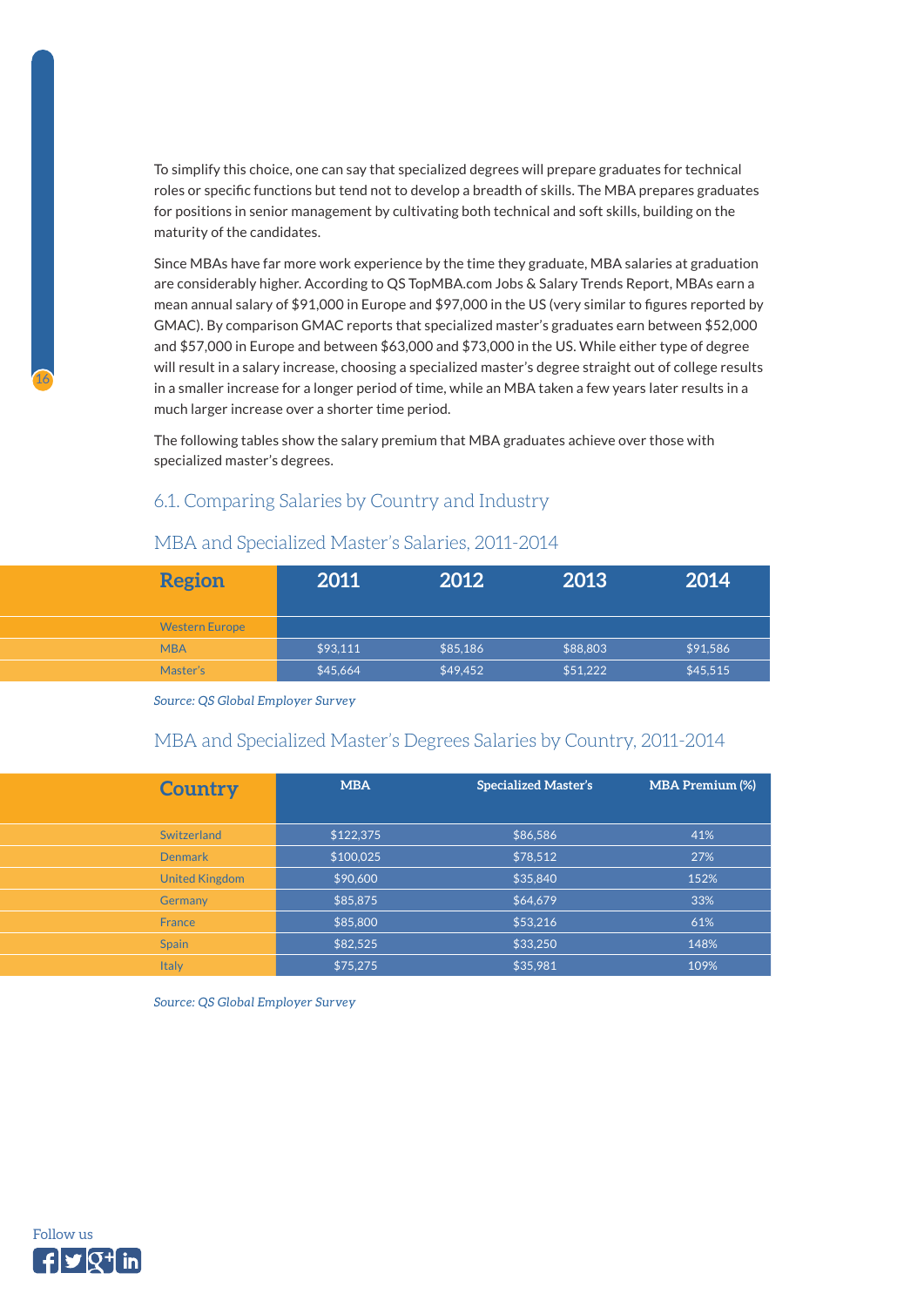# <span id="page-16-0"></span>MBA and Specialized Master's Degrees Salaries by Industry, 2011-2014 (Europe & North America average)

The table below compares the average salaries reported by employers to QS by industry sector, for MBA level entry compared to master's level entry.

| <b>Industry Sector</b>                        | <b>MBA</b> | Master's        |
|-----------------------------------------------|------------|-----------------|
|                                               |            |                 |
| <b>Metals &amp; Mining</b>                    | \$134,250  | \$46,093        |
| <b>Energy</b>                                 | \$107,000  | \$48,451        |
| <b>Pharmaceuticals &amp; Biotech</b>          | \$99,200   | \$52,194        |
| <b>Construction &amp; Property</b>            | \$98,350   | \$48,820        |
| <b>Financial Services &amp; Banking</b>       | \$95,050   | \$53,127        |
| <b>Technology</b>                             | \$94,950   | \$60,034        |
| <b>Consumer Goods</b>                         | \$94,450   | \$52,624        |
| <b>Telecommunications</b>                     | \$92,750   | \$47,245        |
| <b>IT/Computer Services</b>                   | \$89,600   | \$55,796        |
| Recruitment/HR                                | \$88,700   | \$40,738        |
| Media & Entertainment                         | \$88,350   | \$45,649        |
| <b>Consulting &amp; Professional Services</b> | \$88,250   | $\sqrt{47,228}$ |
| <b>Transportation &amp; Distribution</b>      | \$85,850   | \$46,564        |
| Manufacturing & Engineering                   | \$81,550   | \$52,481        |
| <b>Government &amp; Nonprofit</b>             | \$80,150   | \$51,868        |
| <b>Utilities</b>                              | \$79,350   | \$47,199        |
| <b>Travel &amp; Hospitality</b>               | \$76,450   | \$34,229        |
| Aerospace & Defense                           | \$75,500   | \$47,847        |
| Retail                                        | \$74,350   | \$43,264        |
| <b>Education</b>                              | \$72,050   | \$46,251        |
| Law                                           | \$67,500   | $\sqrt{47,487}$ |

*Source: QS Global Employer Survey*

#### 6.2. Comparing the MBA & Master's Value Proposition

The opportunities for MBAs are more extensive than those for specialized master's graduates. In GMAC's 2014 survey of corporate recruiters, 80% of the employers said they planned to hire MBAs that year, up from 73% a year earlier. By contrast, demand for specialized master's graduates, while also on the rise, was lower: only 44% of employers had plans to hire finance graduates, 45% for accounting graduates, and 50% for master's graduates in management.

So where does the MBA value proposition come from? Part of it is surely work experience. QS research shows that recruiters prefer candidates with 3 to 8 years of experience to those with less than 3 years, 57% to 33% –figures that have held steady for at least four years. Interestingly, when GMAC tallied the percentage of students with early job offers it found little difference between those returning to their pre-MBA industries and those seeking positions in a new one. While the pay for these inexperienced career switchers was no doubt less, the findings strongly suggest that employers believe MBA programs add significant value and are willing to act on that belief by making offers to graduates despite a lack of experience in that industry.

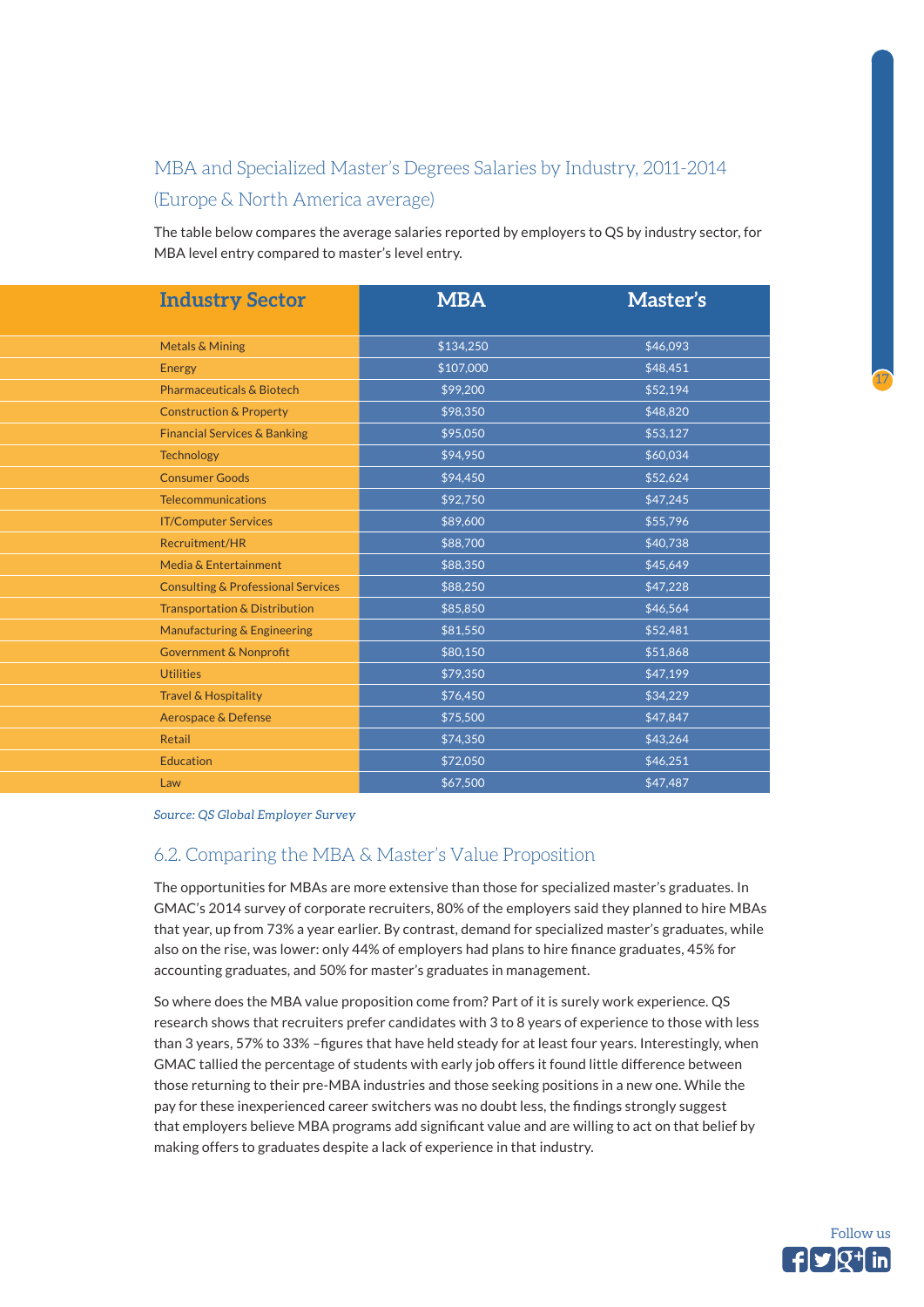At ESADE, which offers an MBA as well as specialized degrees in marketing, finance, international management, and innovation and entrepreneurship, applications to the MBA program have gone through a series of ups and downs since the global financial crisis in 2008, but applications to the specialized degrees have seen a steady increase for the last five years. Iain McLoughlin, director of career services at the school says starting salaries for specialized master's graduates are less than

*"Our Master of Finance students are very focused on the program. In terms of intensity it's a little more intense than the MBA. They have to study day and night."* 

Martin Boehm, IE Business School

those for MBAs, reflecting the difference in experience. But the MBA also prepares students for more senior positions. "The full-time MBA is regarded for its success in shaping resilient business leaders, capable of generating positive impact and adapting to organizations across many sectors," he said. "Graduates from the MBA program eventually go on to work in senior positions across a wide range of sectors and industries around the world."

One thing that separates full-time MBA programs from specialized master's degrees is participation in the kind of extracurricular bonding experiences that result in deep attachments between students. At IE Business School in Madrid, which has three specialized finance programs running from 10 to 14 months, students study securitization, commodities, derivatives, leveraged buyouts, and even Islamic finance, while prep classes for the Chartered Financial Analyst credential are mandatory. Martin Boehm, IE's dean of programs, says the curriculum leaves little time for anything else. "Our Master of Finance students are very focused on the program," he said. "In terms of intensity it's a little more intense than the MBA. They have to study day and night." Soft skills and socialization skills are more a focus of the MBA program.

*"The full-time MBA is regarded for its success in shaping resilient business leaders, capable of generating positive impact and adapting to organizations across many sectors."* 

Iain McLoughlin, director of career services at ESADE

Unlike MBAs, students in specialized master's programs are less likely to seek a career change, and more likely to seek advancement within their existing industry, or even at the same company, a fact that results in a different approach to networking. Students in specialized master's programs do, in fact, develop networks – in some cases even global networks – but they are narrowly focused on specific industries or functions, such as finance, risk management, or business analytics. "Students in the full-time MBA program as well as in the MS programs develop networks," says Roy Lee, assistant dean of global programs at New York University's Stern School of Business. "But the character of the networks is different."

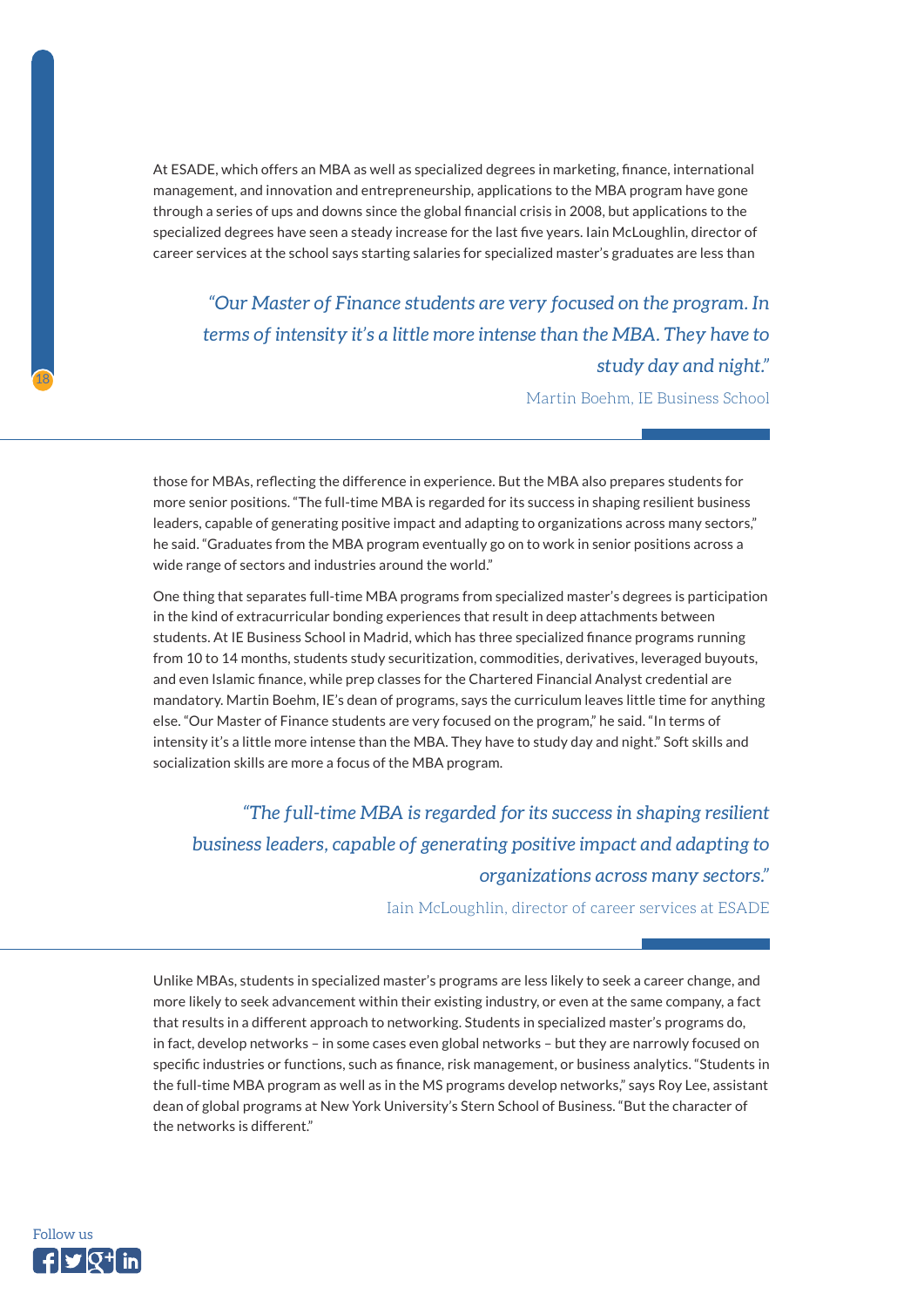Another thing that sets MBA programs apart are internships. The internship is an established talent pipeline from schools to companies, particularly important for career switchers or those with little or no experience in their target industry. Of the employers surveyed by GMAC in 2014, 57% employed MBA interns, and 76% of those went on to hire one or more interns for full-time jobs. Only 29% of employers had non-MBA business master's students as interns, and of those only 68% hired one or more interns for full-time work. That means that about 43% of employers hired MBA interns for permanent positions, while only 20% hired non-MBA interns. Sheryle Dirks, associate dean for career management at Duke University's Fuqua School of Business, says internships help employers determine if the student is a good fit before committing to an offer, adding that interns serve as 'natural ambassadors' for the employer back on campus and can assist in recruiting. "An MBA intern offers benefits to an employer that pay off in both the short and long term," she says. "A talented MBA brings fresh eyes and an extra set of hands to immediate business challenges and can productively move forward projects that might otherwise be left undone. In the process, company leaders see the student in action for several months, which provides a more in-depth 'test drive' than a traditional hiring process."

Finally, while a specialized degree leads to technical roles that might be off-limits to most MBAs, the fact is an MBA specialization can open those doors as well. But the reverse isn't true: a graduate with a specialized degree would likely need to return to school for an MBA to qualify for a general management position, particularly in senior or executive roles.

At General Electric's prestigious Experienced Commercial Leadership Program, a training program for the company's future sales and marketing leaders, about 60% of the 88 graduates hired in 2014 had MBAs, compared to 40% with technical master's degrees, according to Heather Giese, who runs the program. Different GE businesses prefer different candidates, with the financial services unit, GE Capital, preferring MBAs, and the GE Aviation and GE Power & Water units preferring those with more technical master's. "ECLP was designed to be our experienced sales and marketing leadership talent pipeline," Giese said. "So bringing external thought leaders and new world skills gained from five to eight years of industry experience and master's programs was a key parameter needed to satisfy our unmet hiring needs internally."

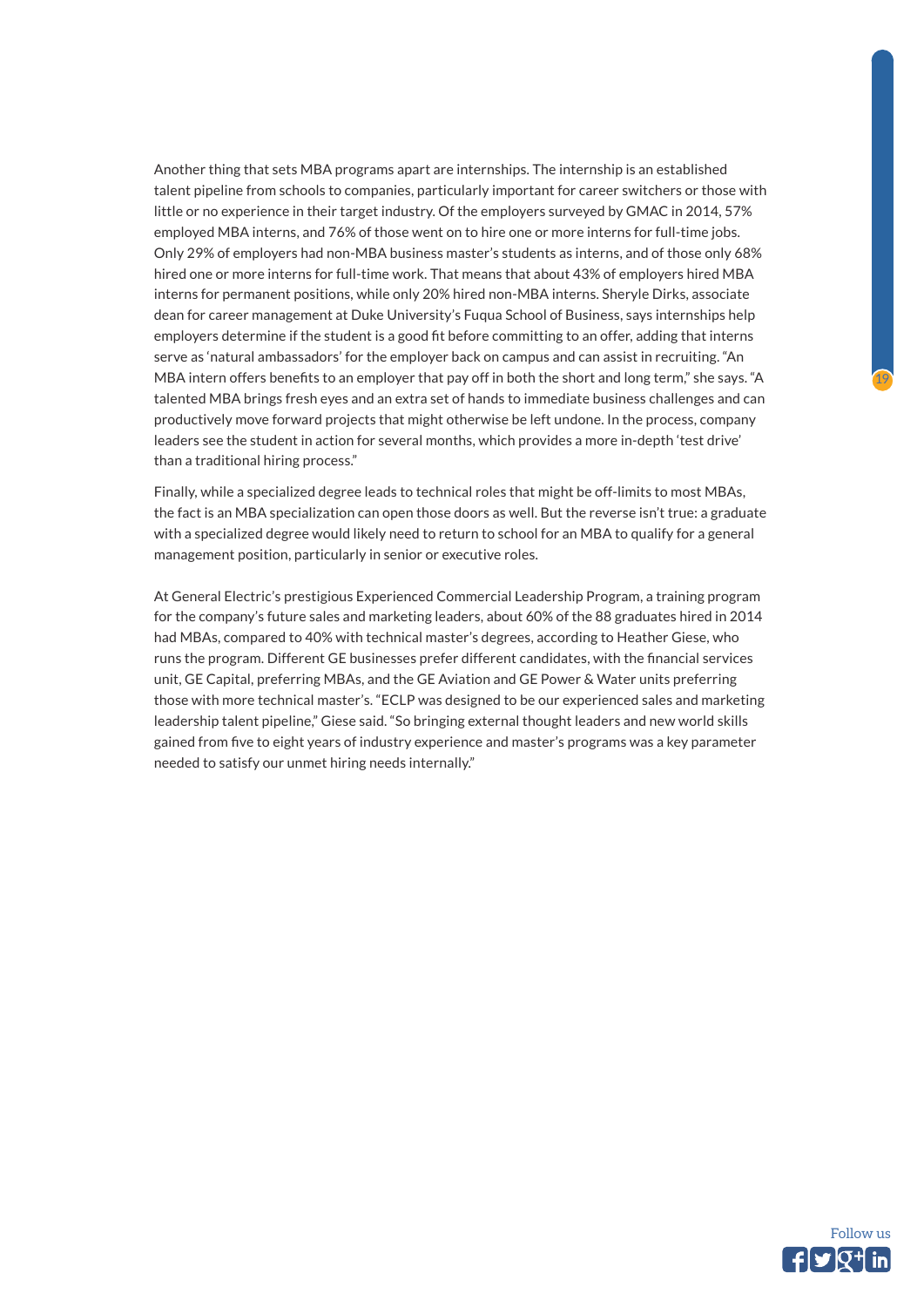# <span id="page-19-0"></span>7.0.Full Time MBA Return on Investment in Europe

MBA students in Europe pay less for their degrees, have similar post-MBA salaries, recoup their business school investment faster than their counterparts in every other world region. This means a great return on investment, although schools in other parts of the world may see lifetime salaries grow more rapidly if regional differentials in economic growth persist.

### 7.1. Payback period

20

European MBA graduates enjoy remarkably fast payback periods.

Since graduates of one-year programs forgo only half the salary that graduates of two-year programs do – and begin earning their higher post-MBA salary a year earlier – their business school investment is smaller and their return tends to be quicker.

As for salaries at graduation, European MBA graduates do well. For all of Europe the average is \$91,478, an increase of \$45,798 or 85% over pre-MBA pay. The average salaries easily top \$100,000 at nine schools in Spain, France, Germany, Switzerland, Italy and the UK. Among the highest are Switzerland's IMD (\$131,566) and University of St. Gallen (\$130,000), France's INSEAD (\$120,563), London Business School in the UK (\$118,650) and Spain's IESE Business School (\$114,770).

The high salaries allow European MBA graduates to recoup their business school investment in just 30 months on average. The quickest payback period is in Germany (23 months) followed by France (28 months) and Spain (28 months), but individual schools easily top even that.

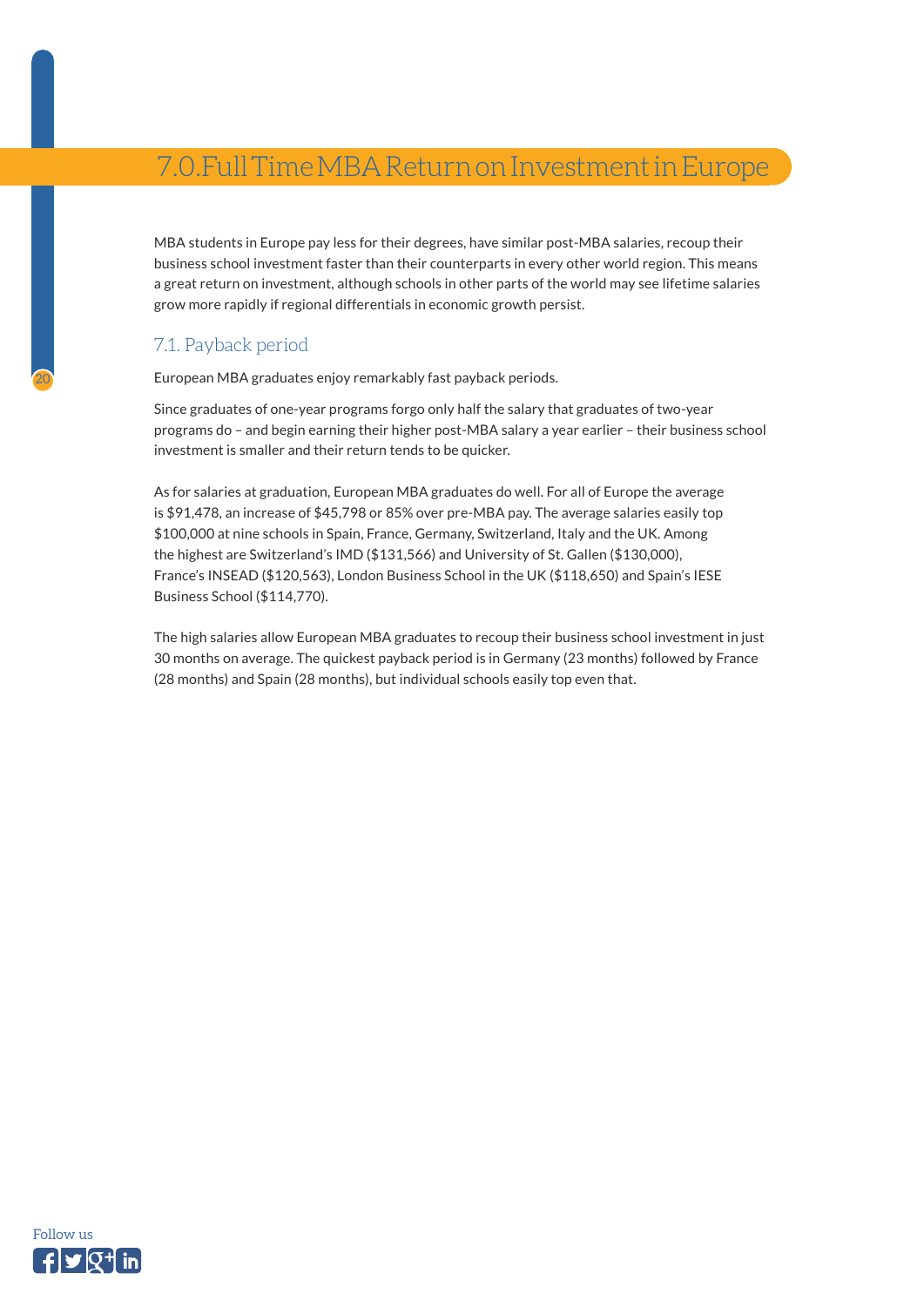## Shortest Payback Period

| Top <sub>20</sub>                               | <b>Months</b> |
|-------------------------------------------------|---------------|
|                                                 |               |
| <b>ESIC</b>                                     | 15            |
| University of Bath School of Management         | 16            |
| University of Edinburgh Business School         | 17            |
| University of Strathclyde GSB                   | 17            |
| <b>Mannheim Business School</b>                 | 19            |
| Durham University Business School               | 20            |
| <b>ESMT</b>                                     | 21            |
| <b>HHL Leipzig GSM</b>                          | 21            |
| <b>EDHEC Business School</b>                    | 21            |
| <b>European University</b>                      | 23            |
| <b>HEC Paris MBA</b>                            | 23            |
| <b>EMLYON Business School</b>                   | 24            |
| <b>UCD Michael Smurfit GBS</b>                  | 24            |
| Amsterdam Business School                       | 25            |
| <b>Bradford University School of Management</b> | 25            |
| <b>Grenoble GSB</b>                             | 25            |
| <b>St.Gallen MBA</b>                            | 26            |
| <b>MIB School of Management</b>                 | 26            |
| <b>Warwick Business School</b>                  | 26            |
| <b>INSEAD</b>                                   | 26            |

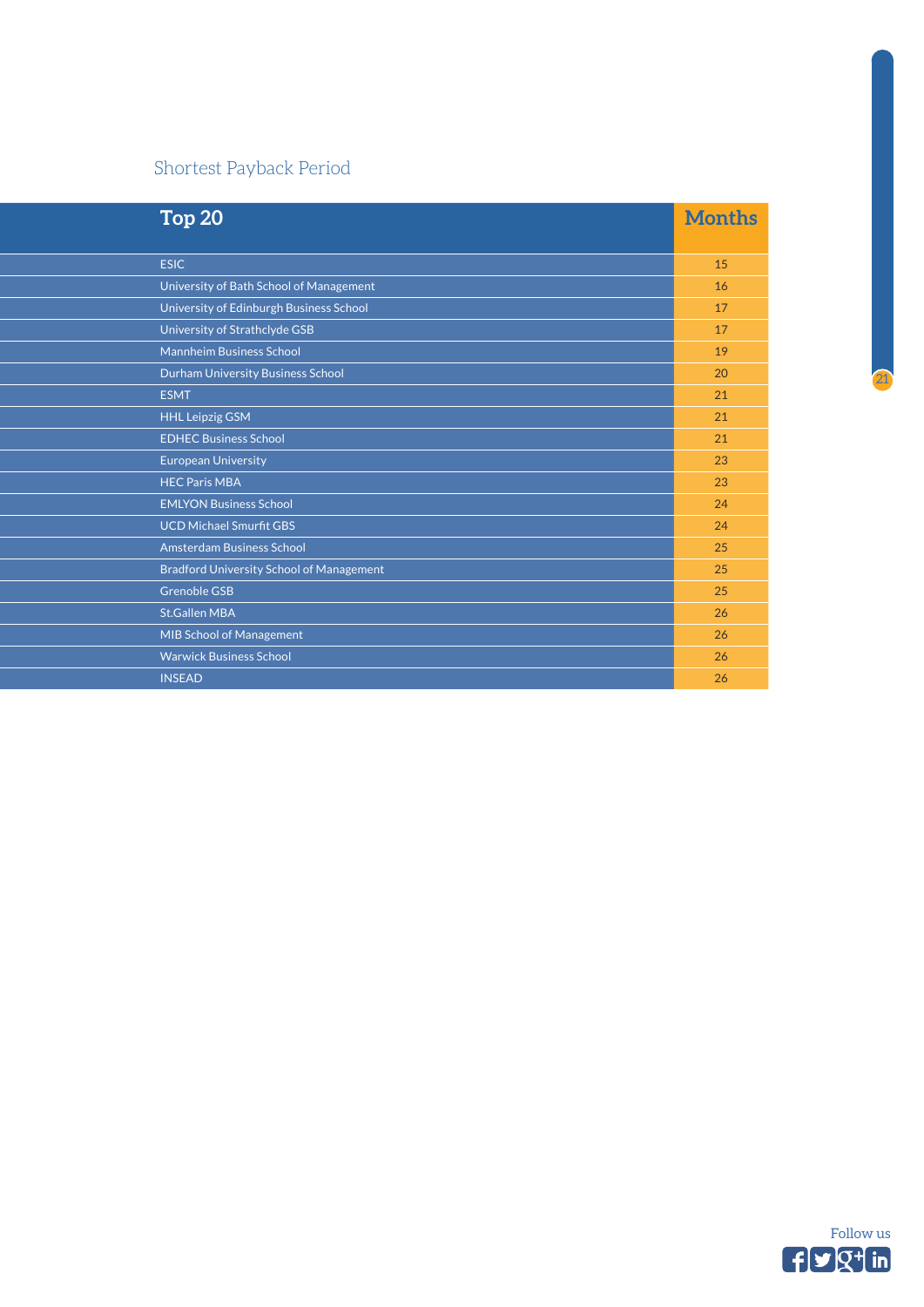## <span id="page-21-0"></span>7.2. 10 Year ROI

Over 10 years, the return on a European MBA totals \$673,446. The best 10-year ROI in Europe was in Switzerland, where IMD and St. Gallen averaged an ROI of just over a million dollars. Only INSEAD, outside of Switzerland, could match this.

EDHEC and Mannheim performed well because they have lower than average course fees, but above average salaries on graduation. EDHEC also graduates 17% of its MBA class into entrepreneurial pursuits. There are eight schools from the UK within the top 20 business schools for 10 Year ROI:

### 10 year ROI

| Top <sub>20</sub>                       | \$          |
|-----------------------------------------|-------------|
|                                         |             |
| <b>INSEAD</b>                           | \$1,057,213 |
| <b>St.Gallen MBA</b>                    | \$1,045,078 |
| <b>IMD</b>                              | \$1,034,319 |
| <b>EDHEC Business School</b>            | \$966,044   |
| <b>Mannheim Business School</b>         | \$939,005   |
| <b>London Business School</b>           | \$914,945   |
| <b>IE Business School</b>               | \$903,006   |
| <b>ESIC</b>                             | \$884,806   |
| <b>Imperial College Business School</b> | \$857,646   |
| <b>HEC Paris MBA</b>                    | \$847,333   |
| <b>IESE Business School</b>             | \$822,274   |
| University of Strathclyde GSB           | \$811,490   |
| University of Edinburgh Business School | \$801,987   |
| University of Bath SOM                  | \$801,885   |
| <b>Saïd Business School</b>             | \$790,194   |
| <b>SDA Bocconi School of Management</b> | \$767,229   |
| Durham University Business School       | \$760,318   |
| <b>EMLYON Business School</b>           | \$742,320   |
| <b>Cranfield School of Management</b>   | \$737,739   |
| Cambridge Judge Business School         | \$732,272   |

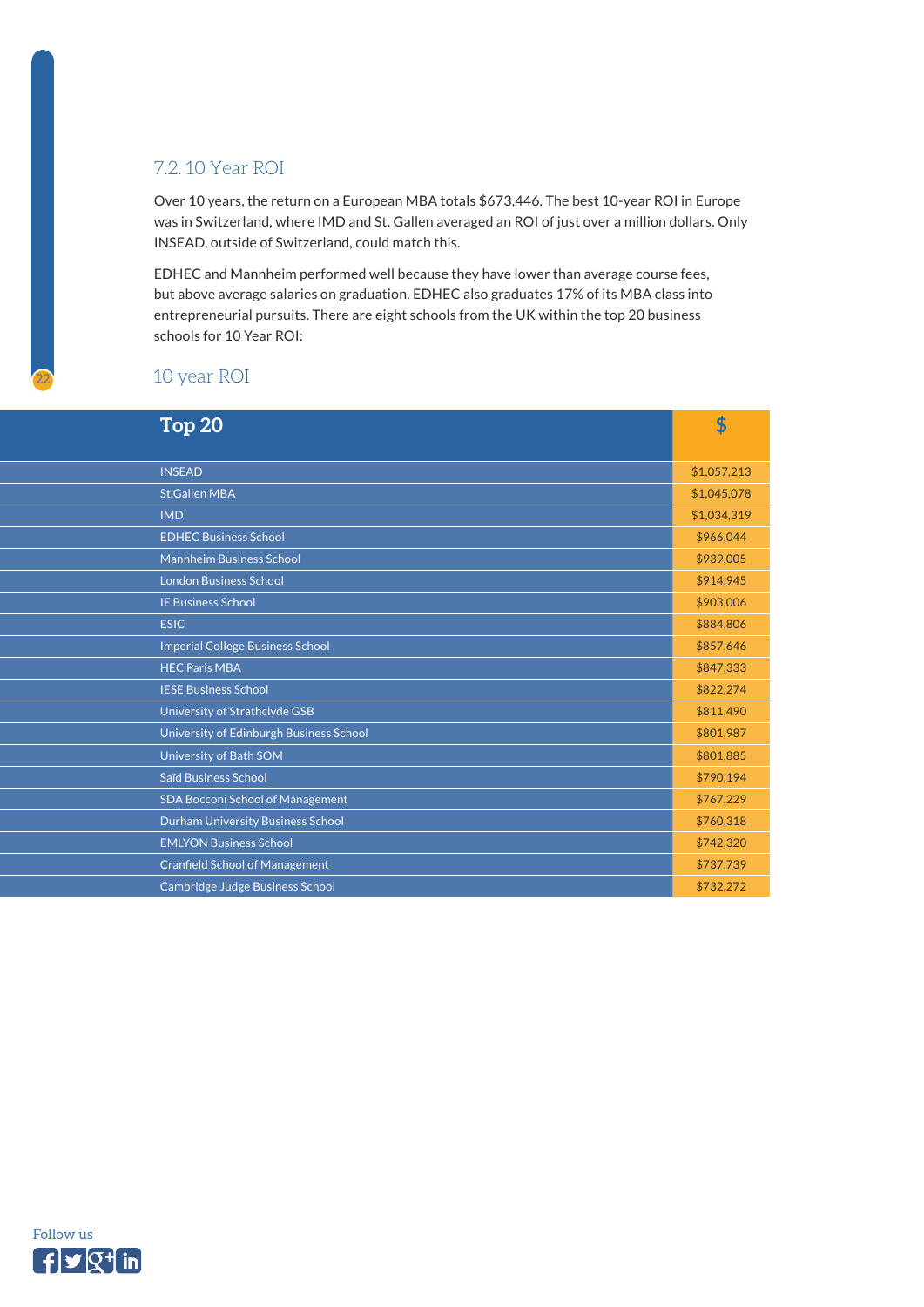## <span id="page-22-0"></span>7.3. 20 Year ROI

At the 20-year mark, European MBAs had an average ROI of \$2.9m, with Switzerland (\$4.5m) taking top spot. QS cannot claim precision in producing a 20 year ROI. Any assumptions, however informed, are going be subject to change over the longer the period of analysis. An improved economic outlook in Europe might increase these returns or a sustained recession might dampen them. Nevertheless, this longer term perspective is useful because it demonstrates, in our opinion, a good estimate of the average real lifetime value of MBAs being produced by these schools, allowing perhaps a 20% margin of error.

### 20 year ROI

| Top <sub>20</sub>                       | \$          |
|-----------------------------------------|-------------|
|                                         |             |
| <b>IE Business School</b>               | \$4,789,686 |
| <b>IESE Business School</b>             | \$4,682,834 |
| <b>IMD</b>                              | \$4,666,907 |
| <b>INSEAD</b>                           | \$4,637,080 |
| <b>St.Gallen MBA</b>                    | \$4,505,904 |
| <b>EDHEC Business School</b>            | \$4,466,108 |
| <b>London Business School</b>           | \$4,242,608 |
| <b>ESIC</b>                             | \$4,048,159 |
| <b>Imperial College Business School</b> | \$3,890,791 |
| <b>Saïd Business School</b>             | \$3,884,130 |
| Cambridge Judge Business School         | \$3,799,816 |
| <b>ESADE Business School</b>            | \$3,676,813 |
| <b>HEC Paris MBA</b>                    | \$3,544,514 |
| <b>Mannheim Business School</b>         | \$3,489,969 |
| Rotterdam School of Management          | \$3,457,669 |
| <b>Cranfield School of Management</b>   | \$3,205,869 |
| <b>SDA Bocconi School of Management</b> | \$3,124,669 |
| <b>WHU Otto Beisheim GSM</b>            | \$3,088,869 |
| <b>Copenhagen Business School</b>       | \$3,081,461 |
| <b>Warwick Business School</b>          | \$3,045,161 |

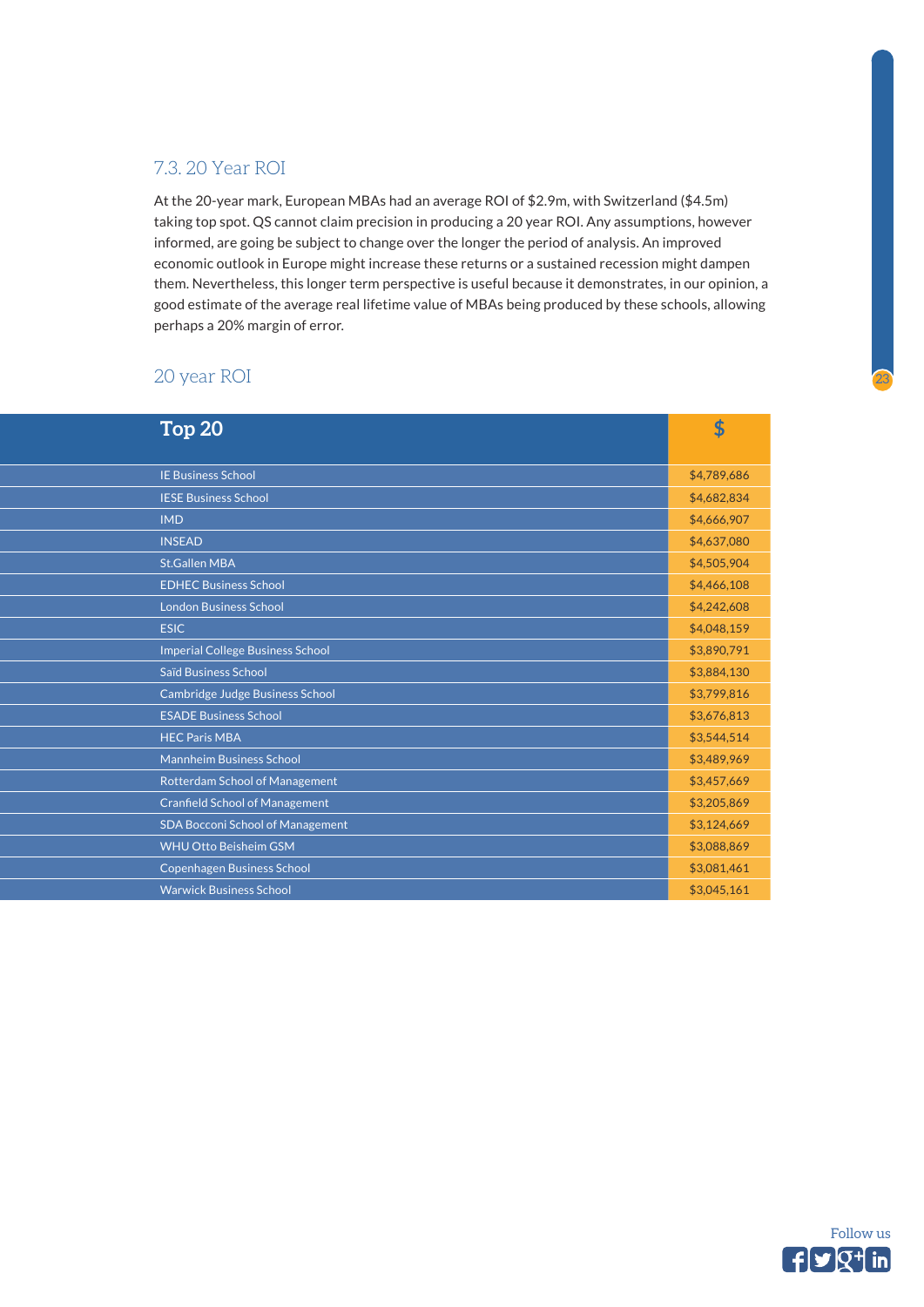## <span id="page-23-0"></span>7.4. Table of Return on Investment

| <b>Institution Name</b>                         | Country                | Avg Pre Salary | Avg Grad Salary | Salary Uplift % | Employed within 3 months | Total Programme fees \$ | Program Duration | starting own business<br>Proportion of class | Payback Month from Enrollment | Payback Month from Graduation | 10 Year NPV (\$'m) | 20 Year NPV (\$m) |
|-------------------------------------------------|------------------------|----------------|-----------------|-----------------|--------------------------|-------------------------|------------------|----------------------------------------------|-------------------------------|-------------------------------|--------------------|-------------------|
| <b>Vlerick Business school</b>                  | <b>BE</b>              | 36,500         | 93,000          | 155%            | 65                       | 48,582                  | 12               | <3% or N/A                                   | 47                            | 35                            | \$0.54             | \$2.12            |
| <b>Copenhagen Business School</b>               | <b>DK</b>              | 57,194         | 90,000          | 57%             | 80                       | 58,292                  | 12               | <3% or N/A                                   | 50                            | 38                            | \$0.61             | \$3.08            |
| <b>EDHEC Business School</b>                    | <b>FR</b>              | 72,961         | 111,713         | 53%             | 89                       | 55,283                  | 10               | 17.0                                         | 31                            | 21                            | \$0.97             | \$4.47            |
| <b>EMLYON Business School</b>                   | <b>FR</b>              | 45,000         | 94,354          | 110%            | 83                       | 40,235                  | 12               | 5.0                                          | 36                            | 24                            | \$0.74             | \$2.77            |
| <b>ESSEC Business School</b>                    | <b>FR</b>              | 45,000         | 76,000          | 69%             | 60                       | 51,500                  | 12               | 15.0                                         | 61                            | 49                            | \$0.49             | \$2.89            |
| <b>Grenoble GSB</b>                             | <b>FR</b>              | 51,677         | 84,706          | 64%             | 92                       | 28,485                  | 15               | 7.0                                          | 40                            | 25                            | \$0.62             | \$2.76            |
| <b>HEC Paris MBA</b>                            | <b>FR</b>              | 45,033         | 95,600          | 112%            | 89                       | 59,520                  | 12               | 3.0                                          | 35                            | 23                            | \$0.85             | \$3.54            |
| <b>INSEAD</b>                                   | <b>FR</b>              | 71,000         | 120,563         | 70%             | 89                       | 70,981                  | 10               | 5.0                                          | 36                            | 26                            | \$1.06             | \$4.64            |
| <b>ESMT</b>                                     | <b>DE</b>              | 36,600         | 89,500          | 145%            | 85                       | 36,500                  | 12               | 8.0                                          | 33                            | 21                            | \$0.63             | \$2.09            |
| <b>HHL Leipzig GSM</b>                          | <b>DE</b>              | 35,300         | 80,000          | 127%            | 90                       | 39,585                  | 15               | 15.0                                         | 36                            | 21                            | \$0.71             | \$2.75            |
| <b>Mannheim Business School</b>                 | <b>DE</b>              | 62,000         | 114,500         | 85%             | 94                       | 45.003                  | 12               | <3% or N/A                                   | 31                            | 19                            | \$0.94             | \$3.49            |
| <b>WHU Otto Beisheim GSM</b>                    | <b>DE</b>              | 55,000         | 90,000          | 64%             | 85                       | 42,000                  | 15               | 15.0                                         | 45                            | 30                            | \$0.67             | \$3.09            |
| <b>CEU Business School</b>                      | HU                     | 35.000         | 63,500          | 81%             | 77                       | 14,760                  | 11               | <3% or N/A                                   | 42                            | 31                            | \$0.39             | \$1.39            |
| <b>UCD Michael Smurfit GBS</b>                  | IE.                    | 49,213         | 78,286          | 59%             | 93                       | 40,000                  | 12               | <3% or N/A                                   | 36                            | 24                            | \$0.57             | \$2.32            |
| <b>MIB School of Management</b>                 | <b>IT</b>              | 35,000         | 75,000          | 114%            | 80                       | 34,000                  | 12               | <3% or N/A                                   | 38                            | 26                            | \$0.50             | \$1.61            |
| <b>MIP Politecnico di Milano</b>                | <b>IT</b>              | 45,000         | 77,139          | 71%             | 72                       | 35,474                  | 14               | 5.0                                          | 55                            | 41                            | \$0.45             | \$2.00            |
| <b>SDA Bocconi School of Management</b>         | $\mathsf{I}\mathsf{T}$ | 49,300         | 98,076          | 99%             | 85                       | 63,319                  | 12               | <3% or N/A                                   | 39                            | 27                            | \$0.77             | \$3.12            |
| <b>Amsterdam Business School</b>                | <b>NL</b>              | 45,000         | 84,000          | 87%             | 88                       | 38,705                  | 12               | <3% or N/A                                   | 37                            | 25                            | \$0.62             | \$2.37            |
| <b>Rotterdam School of Management</b>           | <b>NL</b>              | 52,000         | 88,124          | 69%             | 80                       | 55,000                  | 12               | 10.0                                         | 44                            | 32                            | \$0.71             | \$3.46            |
| <b>The Lisbon MBA</b>                           | PT                     | 42,500         | 53,132          | 25%             | 83                       | 45,003                  | 12               | 6.0                                          | 64                            | 52                            | \$0.24             | \$1.39            |
| <b>EADA</b>                                     | ES                     | 56,000         | 90,483          | 62%             | 85                       | 44,000                  | 11               | <3% or N/A                                   | 38                            | 27                            | \$0.63             | \$2.76            |
| <b>ESADE Business School</b>                    | <b>ES</b>              | 61,000         | 92,210          | 51%             | 92                       | 78,449                  | 18               | <3% or N/A                                   | 55                            | 37                            | \$0.62             | \$3.68            |
| <b>ESIC</b>                                     | <b>ES</b>              | 47,500         | 93,000          | 96%             | 100                      | 32,672                  | 11               | 7.0                                          | 26                            | 15                            | \$0.88             | \$4.05            |
| <b>European University</b>                      | <b>ES</b>              | 40,000         | 95,300          | 138%            | 75                       | 18,600                  | 12               | <3% or N/A                                   | 35                            | 23                            | \$0.68             | \$2.78            |
| <b>IE Business School</b>                       | <b>ES</b>              | 56,257         | 97,973          | 74%             | 91                       | 81,885                  | 13               | 6.0                                          | 40                            | 27                            | \$0.90             | \$4.79            |
| <b>IESE Business School</b>                     | <b>ES</b>              | 70,169         | 114,770         | 64%             | 90                       | 90,927                  | 19               | <3% or N/A                                   | 56                            | 37                            | \$0.82             | \$4.68            |
| <b>IMD</b>                                      | <b>CH</b>              | 70,700         | 131,566         | 86%             | 78                       | 67,061                  | 11               | <3% or N/A                                   | 41                            | 30                            | \$1.03             | \$4.67            |
| <b>St.Gallen MBA</b>                            | CH                     | 52,000         | 130,000         | 150%            | 82                       | 60,000                  | 12               | 6.1                                          | 38                            | 26                            | \$1.05             | \$4.51            |
| <b>Aston Business School</b>                    | <b>UK</b>              | 40,000         | 75,000          | 88%             | N/A                      | 27,797                  | 12               | <3% or N/A                                   | 42                            | 30                            | \$0.49             | \$1.84            |
| <b>Bradford University School of Management</b> | <b>UK</b>              | 45,000         | 75,000          | 67%             | 92                       | 38,592                  | 12               | <3% or N/A                                   | 37                            | 25                            | \$0.45             | \$1.67            |
| <b>Brunel Business School</b>                   | <b>UK</b>              | 49,603         | 60,037          | 21%             | 48                       | 28,875                  | 12               | 9.0                                          | 102                           | 90                            | \$0.08             | \$0.84            |
| <b>Cambridge Judge Business School</b>          | <b>UK</b>              | 69,000         | 97,000          | 41%             | 90                       | 68,104                  | 12               | 13.0                                         | 48                            | 36                            | \$0.73             | \$3.80            |
| <b>Cass Business School</b>                     | <b>UK</b>              | 60,000         | 99,535          | 66%             | 85                       | 60,610                  | 12               | <3% or N/A                                   | 41                            | 29                            | \$0.66             | \$2.83            |
| <b>Cranfield School of Management</b>           | <b>UK</b>              | 54,500         | 99,592          | 83%             | 83                       | 57,050                  | 13               | 5.0                                          | 41                            | 28                            | \$0.74             | \$3.21            |
| <b>Durham University Business School</b>        | <b>UK</b>              | 44,000         | 92,650          | 111%            | 89                       | 42,000                  | 12               | $5.0\,$                                      | 32                            | 20                            | \$0.76             | \$2.81            |
| <b>Henley Business School</b>                   | <b>UK</b>              | 68,640         | 85,800          | 25%             | 94                       | 39,000                  | 12               | <3% or N/A                                   | 48                            | 36                            | \$0.44             | \$2.02            |
| <b>Imperial College Business School</b>         | <b>UK</b>              | 50,000         | 97,000          | 94%             | 84                       | 65,691                  | 12               | 10.0                                         | 40                            | 28                            | \$0.86             | \$3.89            |
| <b>London Business School</b>                   | <b>UK</b>              | 57,300         | 118,650         | 107%            | 95                       | 94,477                  | 21               | 5.0                                          | 54                            | 26                            | \$0.91             | \$4.24            |
| <b>Manchester Business School</b>               | <b>UK</b>              | 44,261         | 80,240          | 81%             | 73                       | 55,892                  | 18               | $5.0$                                        | 62                            | 44                            | \$0.44             | \$2.32            |
| <b>Nottingham Business School</b>               | <b>UK</b>              | 41,000         | 60,000          | 46%             | N/A                      | 26,103                  | 12               | <3% or N/A                                   | 54                            | 42                            | \$0.25             | \$1.02            |
| <b>Nottingham University Business School</b>    | <b>UK</b>              | 45,000         | 82,056          | 82%             | 86                       | 37,000                  | 12               | <3% or N/A                                   | 39                            | 27                            | \$0.58             | \$2.26            |
| <b>Saïd Business School</b>                     | <b>UK</b>              | 58,000         | 99,734          | 72%             | 80                       | 77,014                  | 12               | 10.0                                         | 46                            | 34                            | \$0.79             | \$3.88            |
| University of Bath School of Management         | <b>UK</b>              | 48,790         | 102,630         | 110%            | 95                       | 44,700                  | 12               | <3% or N/A                                   | 28                            | 16                            | \$0.80             | \$2.52            |
| <b>University of Edinburgh Business School</b>  | <b>UK</b>              | 40,000         | 98,500          | 146%            | 95                       | 45,000                  | 12               | <3% or N/A                                   | 29                            | 17                            | \$0.80             | \$2.89            |
| <b>University of Strathclyde GSB</b>            | <b>UK</b>              | 50,000         | 98,710          | 97%             | 94                       | 40,000                  | 12               | <3% or N/A                                   | 29                            | 17                            | \$0.81             | \$2.84            |
| <b>Warwick Business School</b>                  | <b>UK</b>              | 50,685         | 88,305          | 74%             | 89                       | 49,277                  | 12 <sup>7</sup>  | 6.0                                          | 38                            | 26                            | \$0.69             | \$3.05            |

1. All data has been provided by the individual schools listed or obtained from publicly available sources. QS has conducted extensive research to validate the data using third party sources and has<br>also communicated direc

2. QS has made best efforts to ensure a standard exchange rate has been applied when converting currency but cannot guarantee that schools have always adopted the Dollar rate as of 1st January 2014

3. Assumptions underlying the calculations of 10 year and 20 year ROI are listed in the methodology section of this report. This methodology is a pilot approach and QS will gather feedback and<br>evolve the methodology in fut

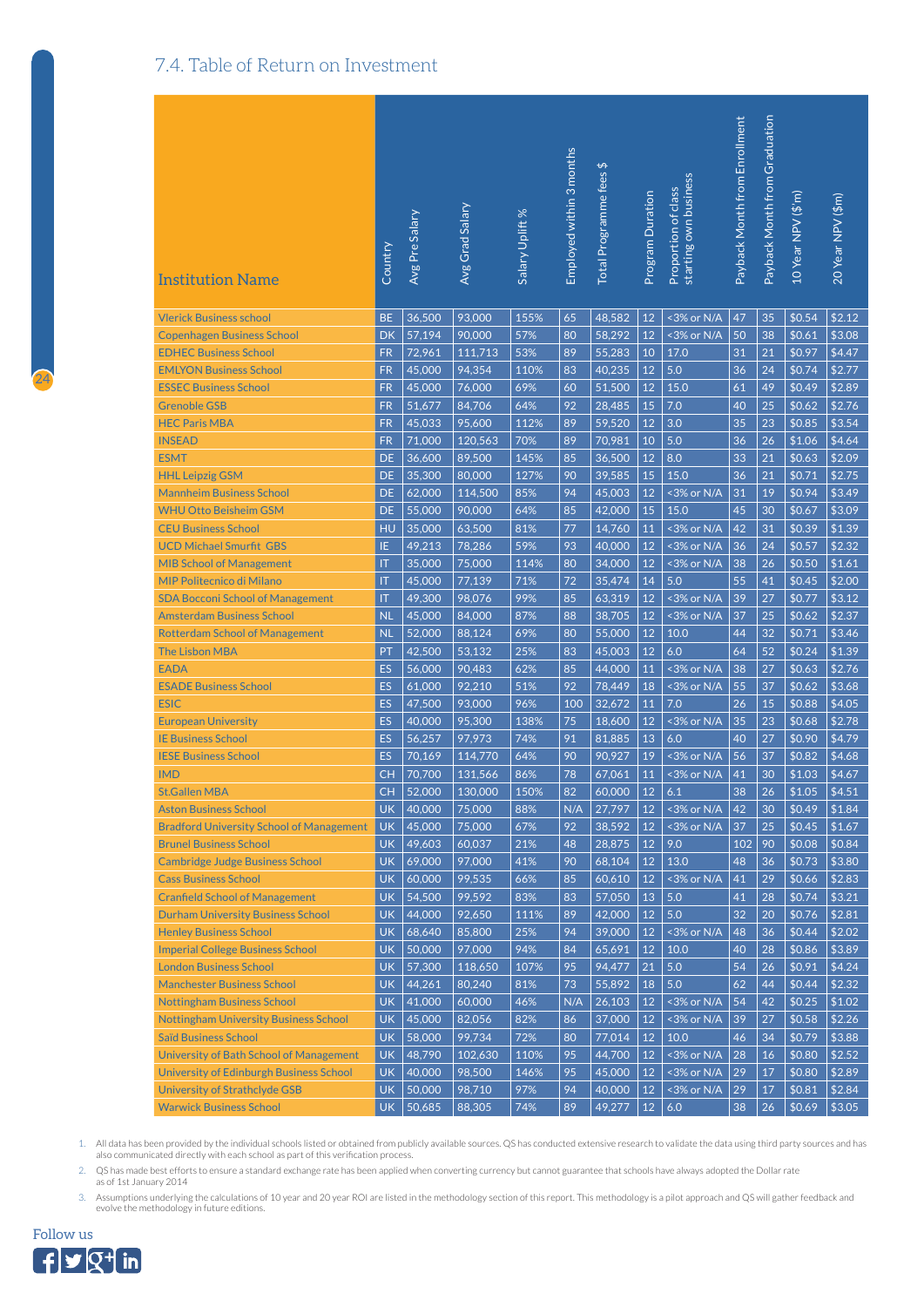# <span id="page-24-0"></span>8.0. Conclusion

This report set out to respond to MBA applicant demand for clarity on the financial return which is likely to be achieved by taking a full-time MBA at a recognized European business school.

Employers value the full-time MBA more than any other postgraduate business qualification. The average salary for a European MBA graduate is \$91,586, compared to \$45,500 for a master's graduate. The MBA salary uplift averaged 84% across the region, and the payback period for the 46 schools in our study was 30 months.

Over the course of a career, this post-MBA salary increase adds up. The average ROI among European programs is \$0.67 million over 10 years and \$2.9 million over 20. A full-time MBA yields a 20 year ROI of between \$1.8 and \$4.6m across 40 of the schools studied in this sample.

This is a healthy picture.